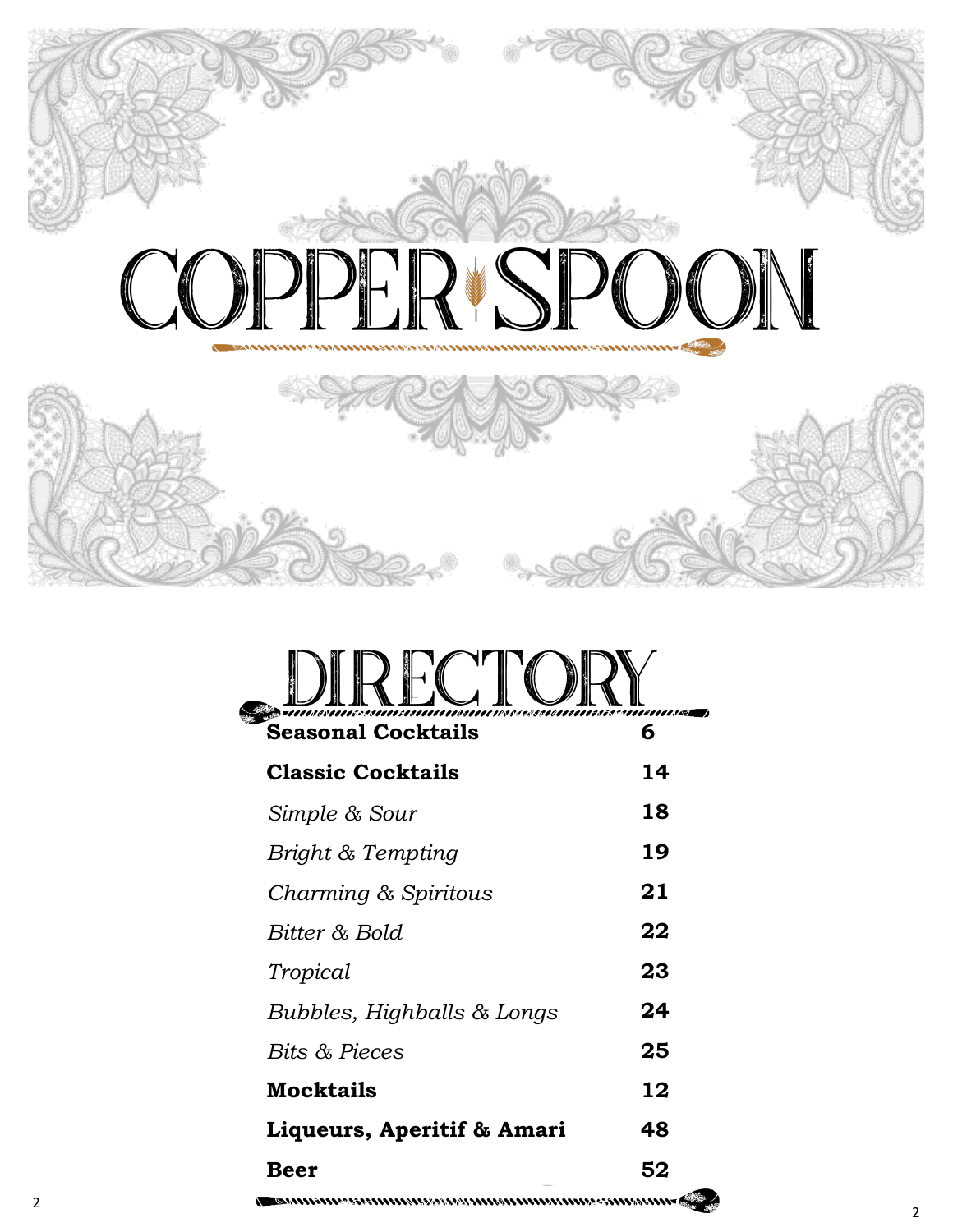# SPIRITS

**Whiskey:** 

| Bourbon          | 26 |
|------------------|----|
| American         | 31 |
| Scotch           | 35 |
| Irish            | 37 |
| Japanese         | 38 |
| Canadian & Other | 39 |
| Gin & Aquavit    | 40 |
| Agave            | 42 |
| <b>Sugarcane</b> | 44 |
| Vodka            | 46 |
| Fruit            | 47 |
|                  |    |



alyssa torres - maud peach - skeeters Allison shank - sarah banister - alec fugate jasmin ehrlinspiel

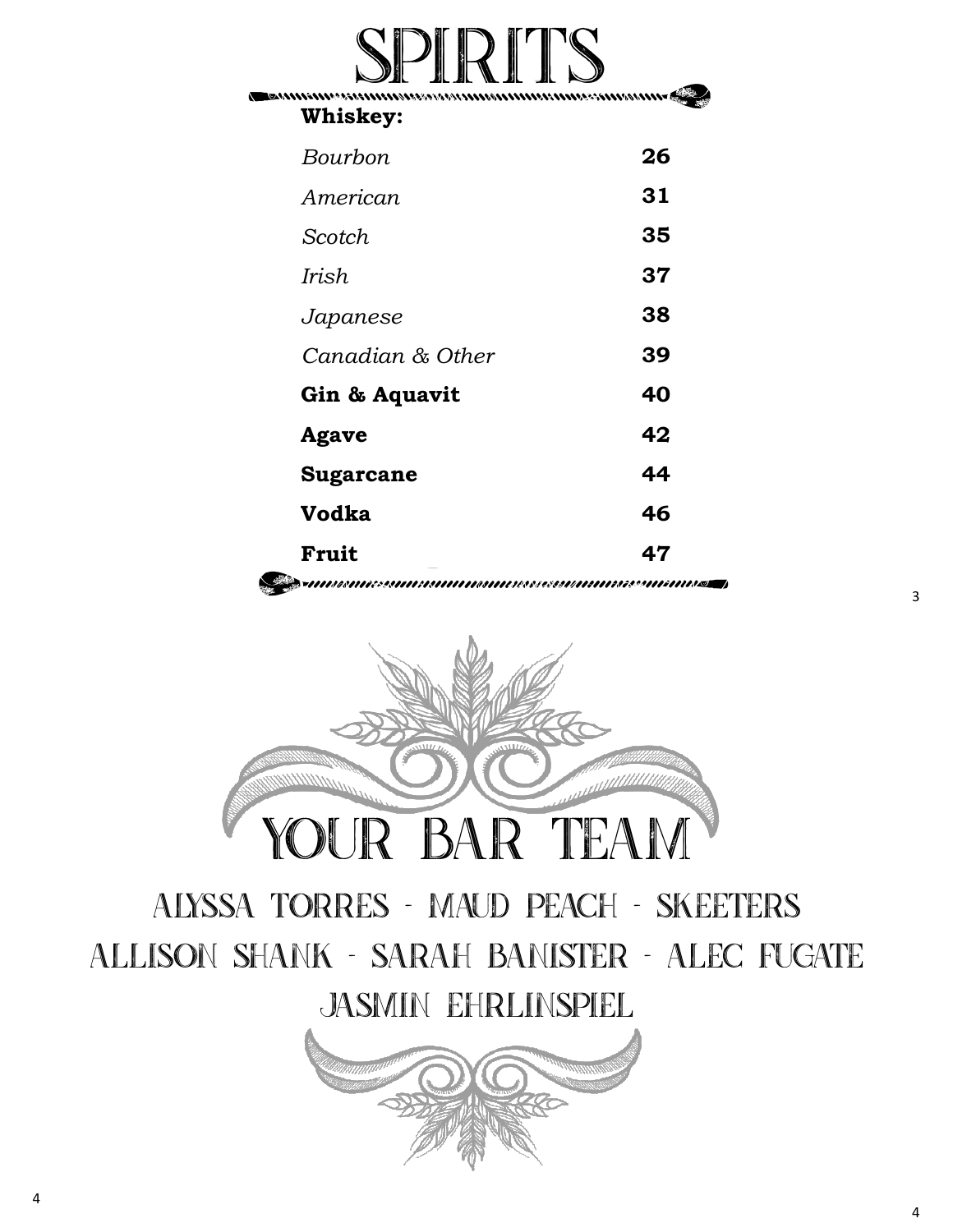# PLEASE CONSIDER

We take great pride in our craft & dedicate our full attention to each cocktail we serve.

Our drinks take time & are meant to be sipped & savored.

Each spirit is selected with purpose. Standard ours are 2oz. Many frequently utilized spirits are overproof.

All juice, garnishes, syrups & infusions are prepared in house daily using the highest quality ingredients.

All eggs, dairy & produce are farm fresh, in season & sourced locally when possible.

Ice is sized appropriately, sourced locally & handled with great care.

Glassware is non-transferable.

We appreciate your patience.

Trust us. The cocktails we serve are worth the wait.

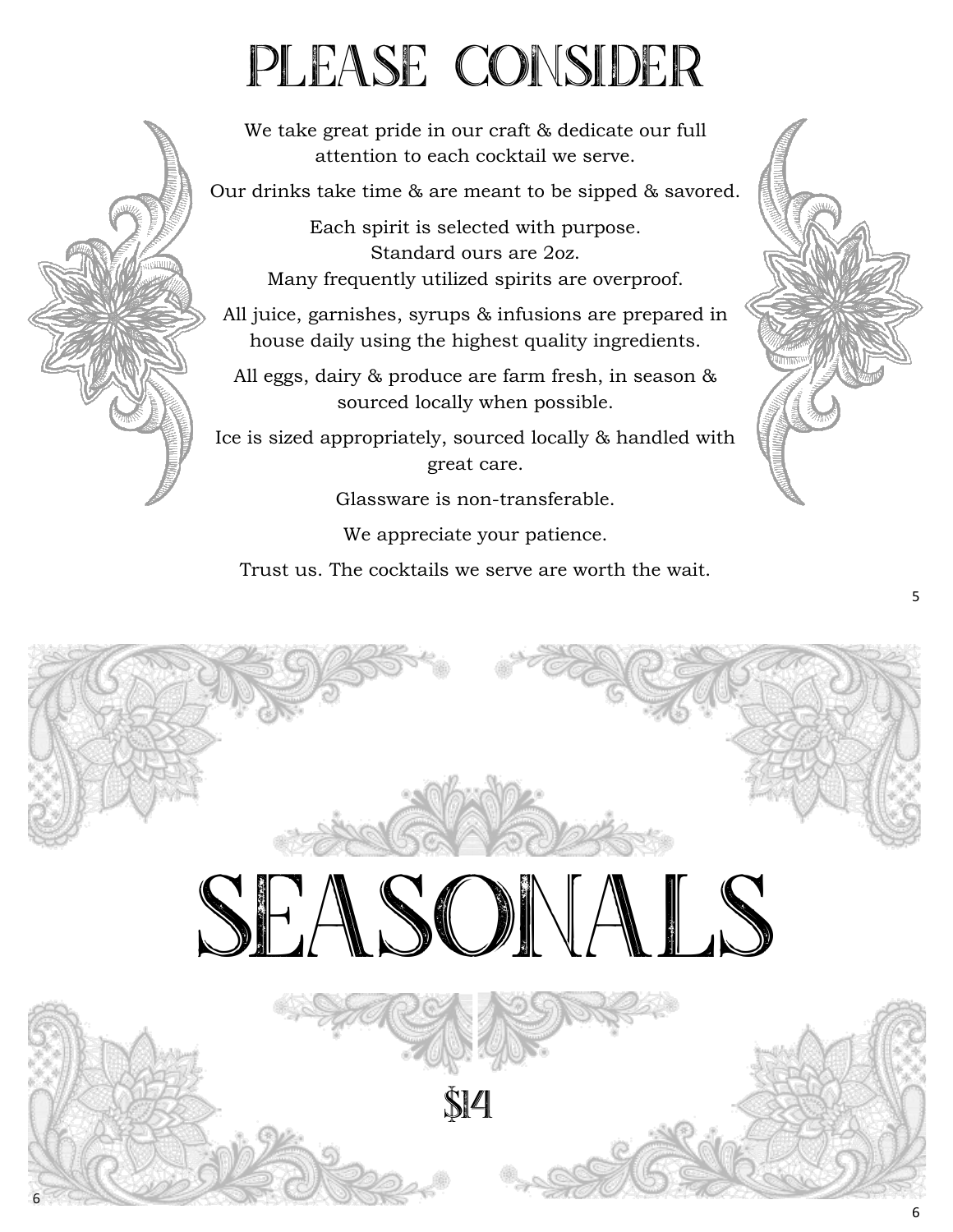

### Garden My French

shaken. rock.

green pepper & cilantro infused gin. verde pisco. lime. lemon. cab franc.

#### The Best Is Yet to Plum

shaken. up.

sochu. plum brandy. lemon. plum. lavender bitters.

#### Social Butterfly

BUILT. ROCK.

butterfly pea flower infused gin. pisco. coconut water. lavender. rose bubbles.

#### Life's a Beach

stirred. rock.

white rum blend. overproof rum. acidified pachanga gomme. lime.



#### It's Always Sunny in Fort Wayne

stirred. rock.

bacon washed rum. spiced maple. pineapple amaro. angostura.

### Hot Gossip

shaken. rocks.

hot pepper infused tequila. grapefruit. pineapple gomme. india pale ale. hopped grapefruit bitters.

8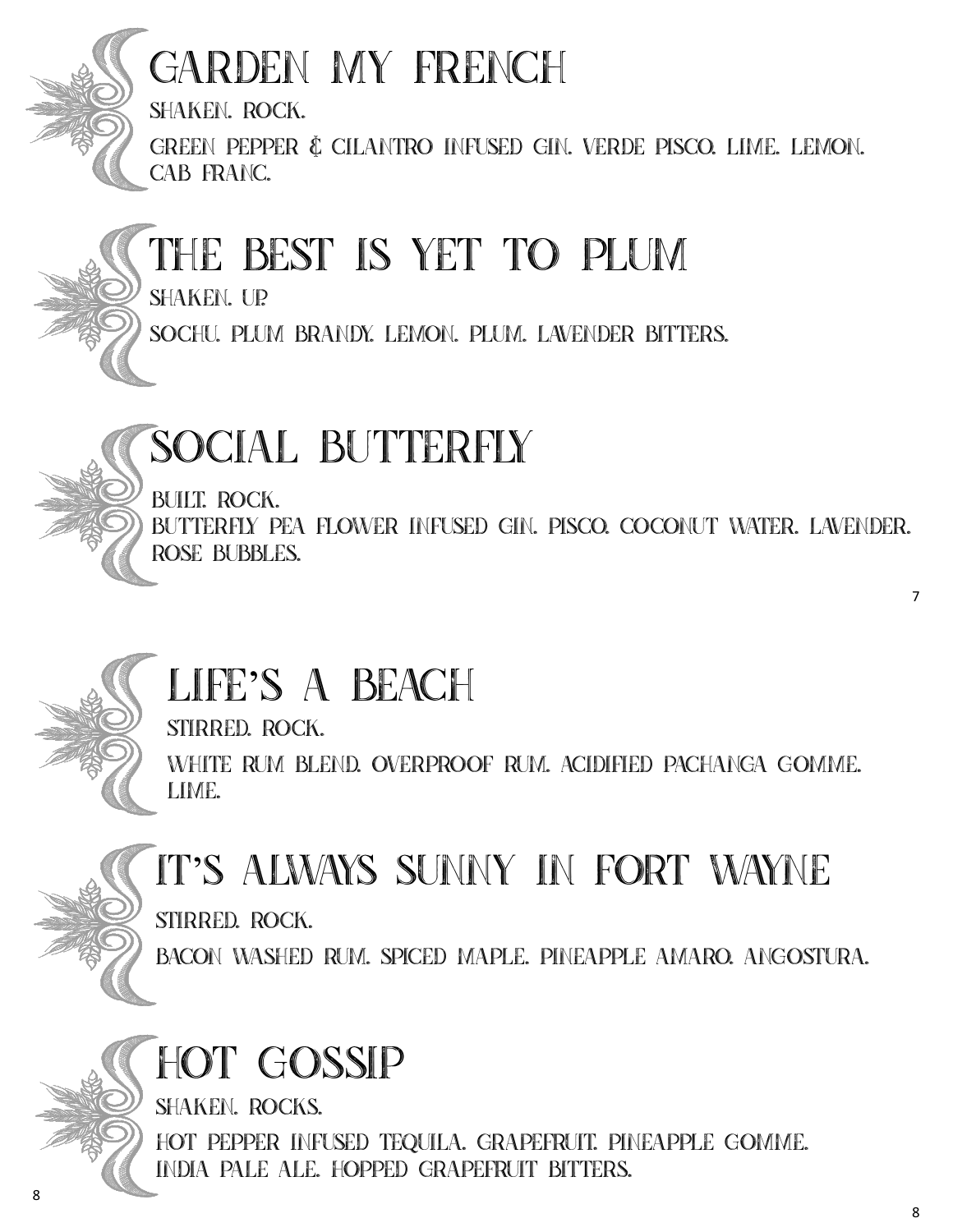

#### Ring My Bell

shaken. rock.

blanco tequila. amaro montenegro. bell pepper shrub. lime. soda.



#### I'm a Fun-Gi

shaken. up.

shitake infused mezcal. cynar. grapefruit. basil.

### QUEEN ANNE'S REVENGE

stirred. up.

rye. blackstrap rum. sfumato. china-china. orange bitters. blackstrap bitters.

stirred. rock.

dill infused gin. malort. Blanc vermouth. turbinado.

### No Lime to Pie

shaken. up.

biscoff infused rum. amaro montenegro. key lime. lime crEma. whole egg. lime bitters.



## SHERRY DARLING

shaken. crushed ice.

house sherry blend. charred orange & pineapple. lemon. luxardo. cherry bark vanilla bitters.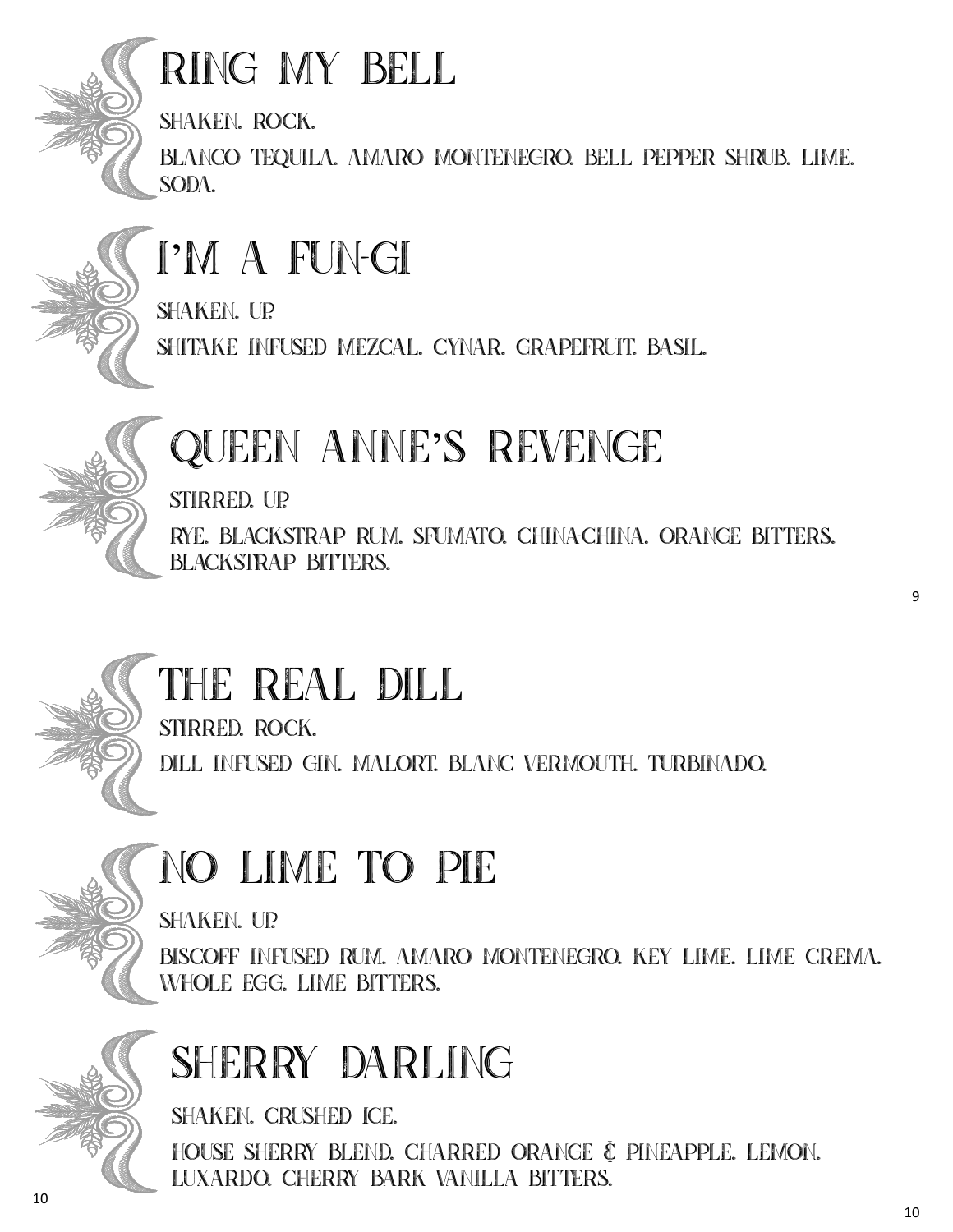

#### \$8

#### **BAR-B-Q**

house infused bbq whiskey. pickle back.

#### **BARMALADE**

pisco. house citrus marmalade.

#### BABY GOT DAQ

rum fire. lime. simple.





Gingersnap Highball

ginger. ginger-ale.

#### LIMO-NO-NA

lemon. mint. simple. soda

SUN DROP

burnt orange & pineapple. vanilla. soda.

PINA-NO-LADA

coconut. coconut water. pineapple.

Passion Play

passion fruit. pineapple. lime. soda.

#### Pal-No-Ma

grapefruit. lime. grapefruit soda.

\*looking for something different? Just ask, we can create something special.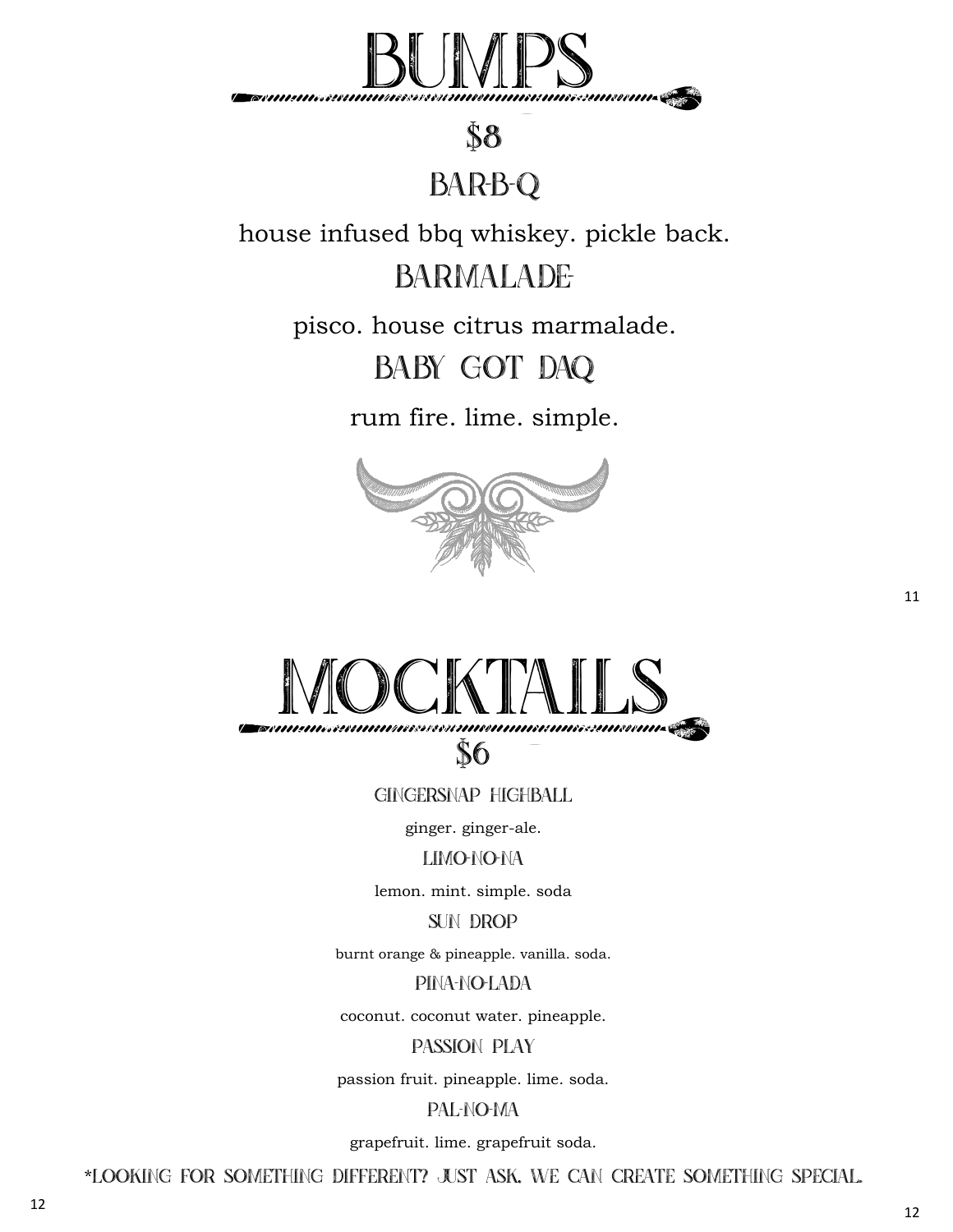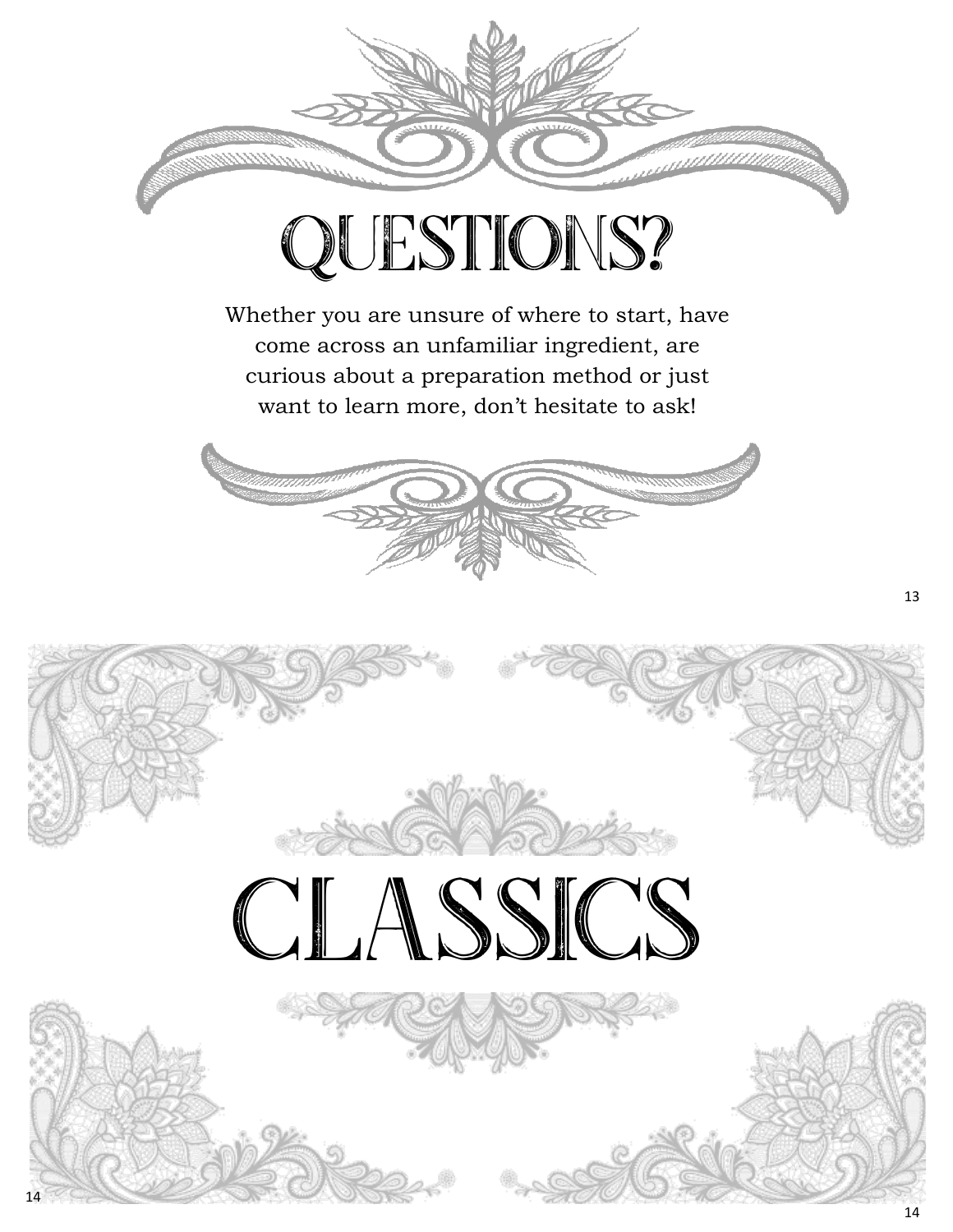# WHY THE CLASSICS?

Classic Cocktails are quintessential recipes that have changed societal ideas of what a cocktail can or should be.

They have stood the test of time. Proper execution of classics is a great metric for judging any bar. We serve classics in honor of those that poured the way before us.

15

|    | <b>Samanasuunnuunnuusasuunnuusvuunna 1</b> |     |                      |                          |                          |                         |    |
|----|--------------------------------------------|-----|----------------------|--------------------------|--------------------------|-------------------------|----|
| 1. | 20th Century                               |     | 21. Daiquiri         |                          |                          | 81. Scofflaw            |    |
| 2. | Air Mail                                   |     | 22. Dark & Stormy    | 42. Lions Tail           | 62. Painkiller           | 82. Sidecar             |    |
| 3. | Amaretto Sour                              |     | 23. East Side        | 43. Mai Tai              | 63. Paloma               | 83. Singapore Sling     |    |
| 4. | Americano                                  |     | 24. El Diablo        | 44. Mamie Taylor         | 64. Paper Plane          | 84. Southside Fizz      |    |
| 5. | Aviation                                   |     | 25. El Presidente    | 45. Manhattan            | 65. Pegu Club            | 85. Stinger             |    |
| 6. | Bee's Knees                                |     | 26. Espresso Martini | 46. Maple Leaf           | 66. Penicillin           | 86. Suffering Bastard   |    |
| 7. | Bijou                                      |     | 27. Fitzgerald       | 47. Margarita            | 67. Pimm's Cup           | 87. Three Dots & A Dash |    |
| 8. | Blood & Sand                               |     | 28. French 75        | 48. Martinez             | 68. Pina Colada          | 88. Tipperary           |    |
| 9. | <b>Bobby Burns</b>                         |     | 29. Gimlet           | 49. Martini              | 69. Pink Squirrel        | 89. Tom Collins         |    |
|    | 10. Boulevardier                           |     | 30. Gin Rickey       | 50. Mary Pickford        | 70. Pisco Punch          | 90. Tommy's Marg        |    |
|    | 11. Brandy Alexander                       |     | 31. Gold Rush        | 51. Mexican Firing Squad | 71. Pisco Sour           | 91. Toronto             |    |
|    | 12. Bramble                                |     | 32. Grasshopper      | 52. Mint Julep           | 72. Pornstar Martini     | 92. Trinidad Sour       |    |
|    | 13. Brandy Crusta                          |     | 33. Hanky Panky      | 53. Mojito               | 73. Queen's Park Swizzle | 93. Tuxedo #2           |    |
|    | 14. Brown Derby                            |     | 34. Hot Toddy        | 54. Monte Carlo          | 74. Ramos Gin Fizz       | 94. Vieux Carré         |    |
|    | 15. Caipirinha                             |     | 35. Improved         | 55. Morning Glory        | 75. Red Hook             | 95. Ward Eight          |    |
|    | 16. Chartreuse Swizzle                     |     | 36. Infante*         | 56. Moscow Mule          | 76. Rosita               | 96. Whiskey Smash       |    |
|    | 17. Clover Club                            |     | 37. Irish Coffee     | 57. Naked & Famous       | 77. Royal Hawaiian       | 97. Whiskey Sour        |    |
|    | 18. Corn & Oil                             |     | 38. Jack Rose        | 58. Negroni              | 78. Rusty Nail           | 98. White Russian       |    |
|    | 19. Cosmopolitan                           |     | 39. Jungle Bird      | 59. New York Sour        | 79. Saturn               | 99. Widow's Kiss        |    |
|    | 20. Corse Reviver #2                       | 40. | Kentucky Mule        | 60. Old Fashioned        | 80. Sazerac              | 100. Zombie             |    |
| c  |                                            |     |                      |                          |                          |                         | 16 |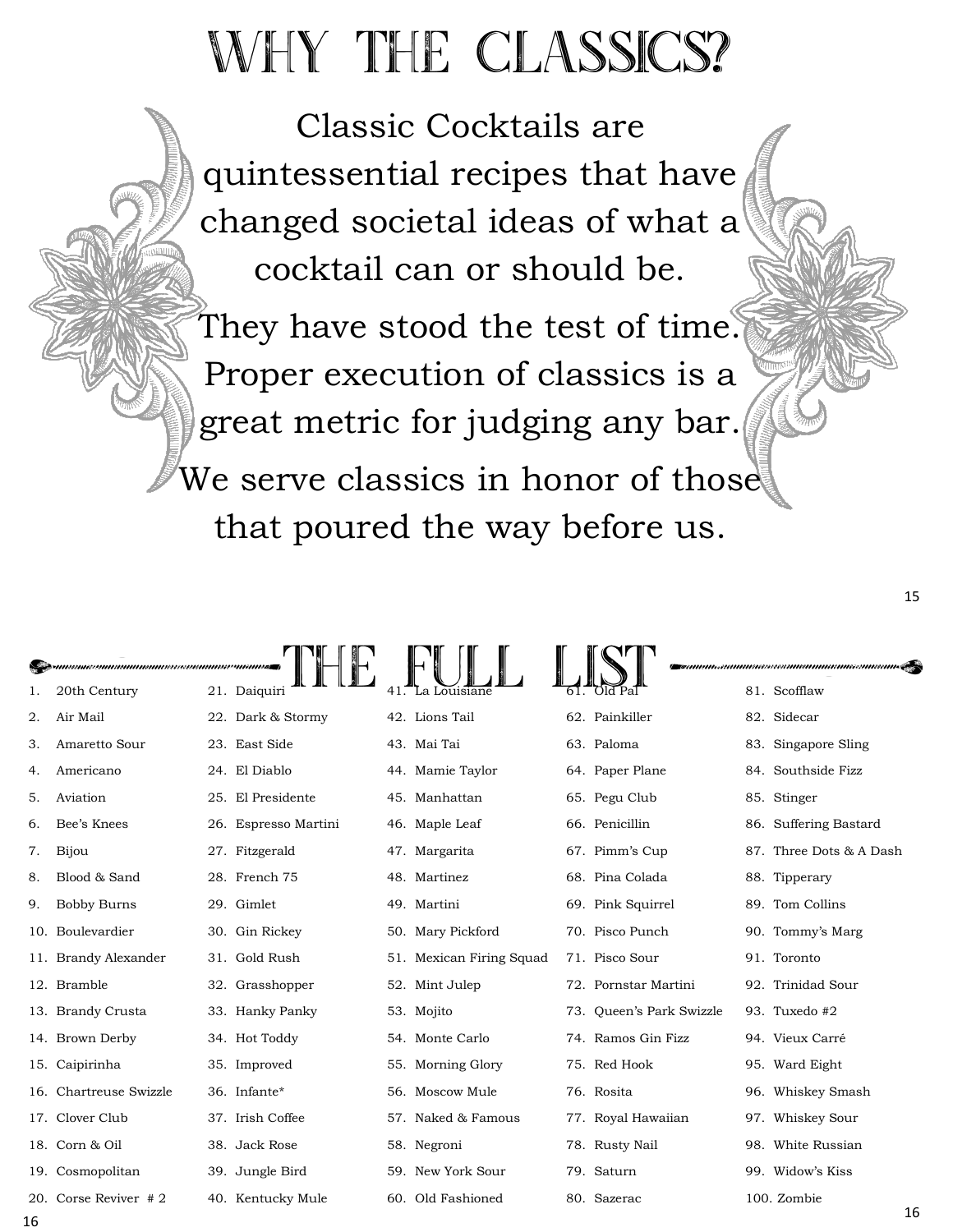

Simple & Sour *e.g. daiquiri, gimlet, whiskey sour* 

Bright & Tempting

*e.g. margarita, sidecar, whiskey smash* 

#### Charming & Spirituous

*e.g. old fashioned, sazerac, vieux carre* 

Bitter & Bold

e.g. bijou, negroni, rosita

#### **Tropical**

*e.g. jungle bird, mai tai, pina colada*  Bubbles, Highballs, & Longs

*e.g. french 75, kentucky mule, paloma* 

### Simple & Sour

- **Bee's Knees** *- shaken. up.-* old tom gin. lemon. honey. *\$12*
- **Brown Derby** *- shaken. up.-* bourbon. grapefruit. honey. *\$12*
- **Caipirinha** *- muddled. shaken. rocks. -* cachaca. lime. sugar. *\$13*
- **Clover Club**  *shaken. up. -* gin. lemon. raspberry. egg white. \$14
- **Daiquiri** *- shaken. up.-* house white rum blend. lime. sugar. *\$12*
- **Fitzgerald** *- shaken. up.-* old tom gin. lemon. sugar. angostura. *\$12*
- **Gimlet** *- shaken. up.-* london dry gin. lime. simple. *\$12*
- **Gold Rush** *- shaken. rocks.-* bourbon. lemon. honey. *\$12*
- **Infante** *- shaken. up.-* blanco tequila. lime. orgeat. \$13
- **Jack Rose** *- shaken. up.-* brandy. lemon. grenadine. *\$12*
- **Maple Leaf** *- shaken. up.-* bourbon. lemon. maple. vanilla. *\$12*
- **New York Sour** *- shaken. rocks.-* bourbon. lemon. sugar. red wine. *\$13*
- **Pisco Sour** *- shaken. up.-* pisco. lime. sugar. egg white. *\$13*
- **Tommy's Marg** *- shaken. rocks.-* tequila. lime. agave nectar. *\$12*
- **Trinidad Sour** *- shaken. up.-* angostura. rye. lemon. orgeat. *\$16*
- **Whiskey Sour** *- shaken. up.-* bourbon. lemon. sugar. egg white. *\$13*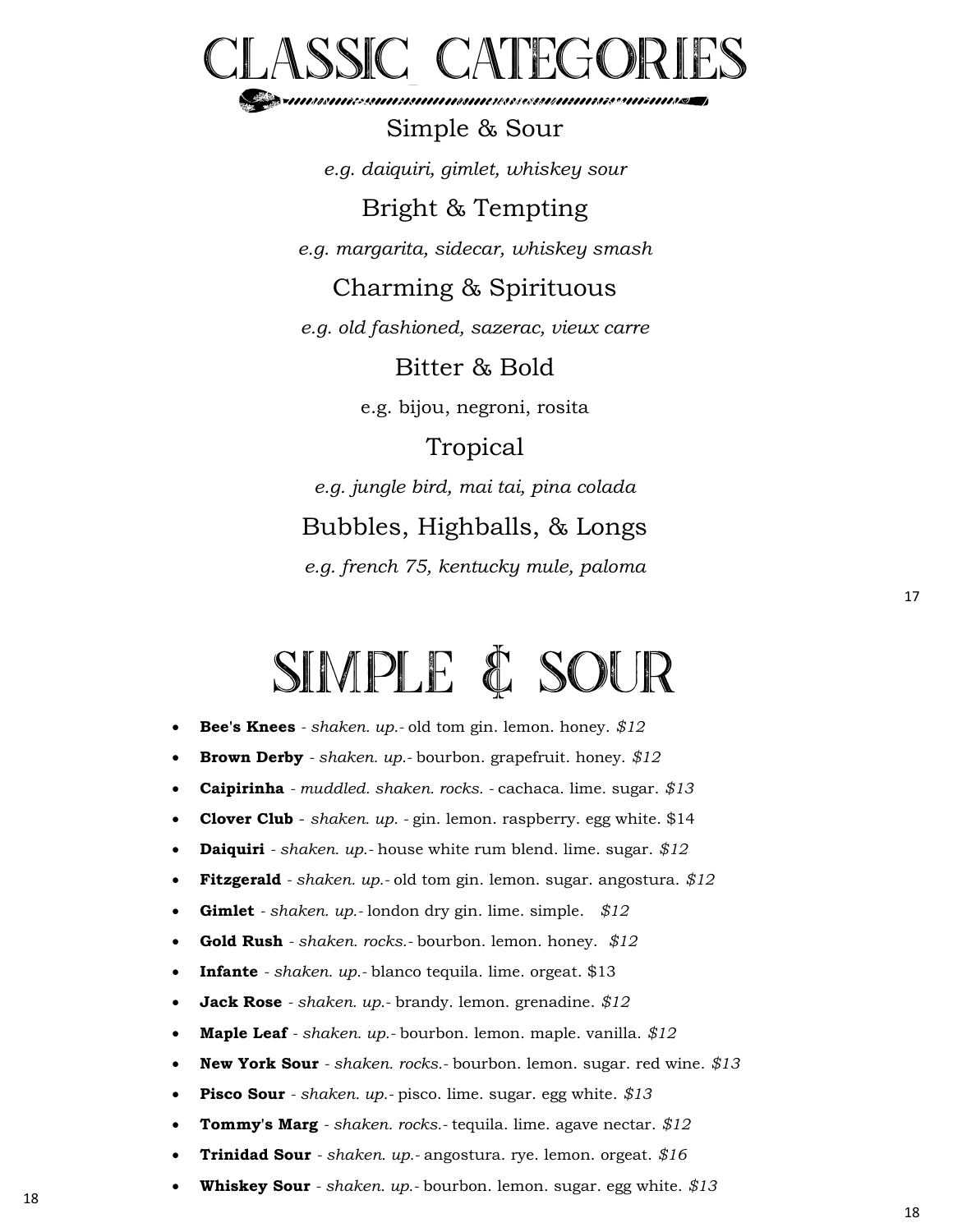# bright & tempting

- **20th Century** *- shaken. up.-* old tom gin. lemon. cacao. cocchi americano. *\$13*
- **Aviation** *- shaken. up.-* london dry gin. lemon. violette. maraschino. *\$14*
- **Blood & Sand** *- shaken. up.-* scotch. orange. cherry brandy. vermouth. *\$13*
- **Bramble** *- swizzled. crushed ice.-* london dry gin. lemon. sugar. crème de mure. *\$14*
- **Brandy Crusta** *- shaken. up.-* cognac. lemon. curacao. maraschino. sugar. *\$16*
- **Chartreuse Swizzle** *- swizzled. crushed ice.-* green chartreuse. pineapple. lime. falernum. *\$16*
- **Corpse Reviver No. 2** *- shaken. up.* london dry gin. cocchi americano. curacao. lemon. absinthe. *\$13*
- **Cosmopolitan** *- shaken. up.-* citrus vodka. curacao. lime. cranberry. *\$14*
- **El Diablo** *- shaken. rock.-* tequila. lime. house cassis. ginger beer. *\$13*
- **Hemingway Daiquiri** *- shaken. up.-* rum. lime. grapefruit. maraschino. *\$13*
- **Last Word** *- shaken. up.-* london dry gin. lime. green chartreuse. maraschino. *\$15*
- **Lions Tail** *- shaken. up.-* bourbon. lime. allspice dram. angostura. egg white. sugar. *\$13*

# BRIGHT & TEMPTING

- **East Side Fizz**  *shaken. crushed ice.*  london dry gin. cucumber. mint. lemon. soda. \$13
- **Margarita** *shaken. rocks.-* tequila. curacao. lime. agave. *\$14*
- **Mary Pickford**  *shaken. up.-* rum. pineapple. grenadine. maraschino. *\$12*
- **Mexican Firing Squad**  *shaken. rocks.-* tequila. lime. grenadine. soda. *\$12*
- **Naked & Famous**  *shaken. up.-* mezcal. lime. yellow chartreuse. aperol. *\$15*
- **Paper Plane**  *shaken. up.-* bourbon. lemon. amaro nonino. aperol. *\$16*
- **Pegu Club**  *shaken. up.-* london dry gin. lime. curacao. *\$14*
- **Penicillin**  *shaken. rock.-* blended scotch. lemon. honey. ginger. islay scotch. *\$16*
- **Pisco Punch**  *shaken. up.-* pisco. pineapple gomme. lime. lemon. *\$16*
- **Scofflaw**  *shaken. up.-* rye. lime. dry vermouth. grenadine. orange bitters. *\$15*
- **Sidecar** *shaken. up.-* cognac. curacao. lemon. *\$15*
- **Southside Fizz**  *shaken. crushed ice.-* london dry gin. mint. lemon. soda. \$14
- **Whiskey Smash**  *muddled. shaken. crushed ice.-* whiskey. lemon. mint. simple. *\$12*
- **Ward Eight**  *shaken. rock.-* rye. orange. lemon. grenadine. *\$12*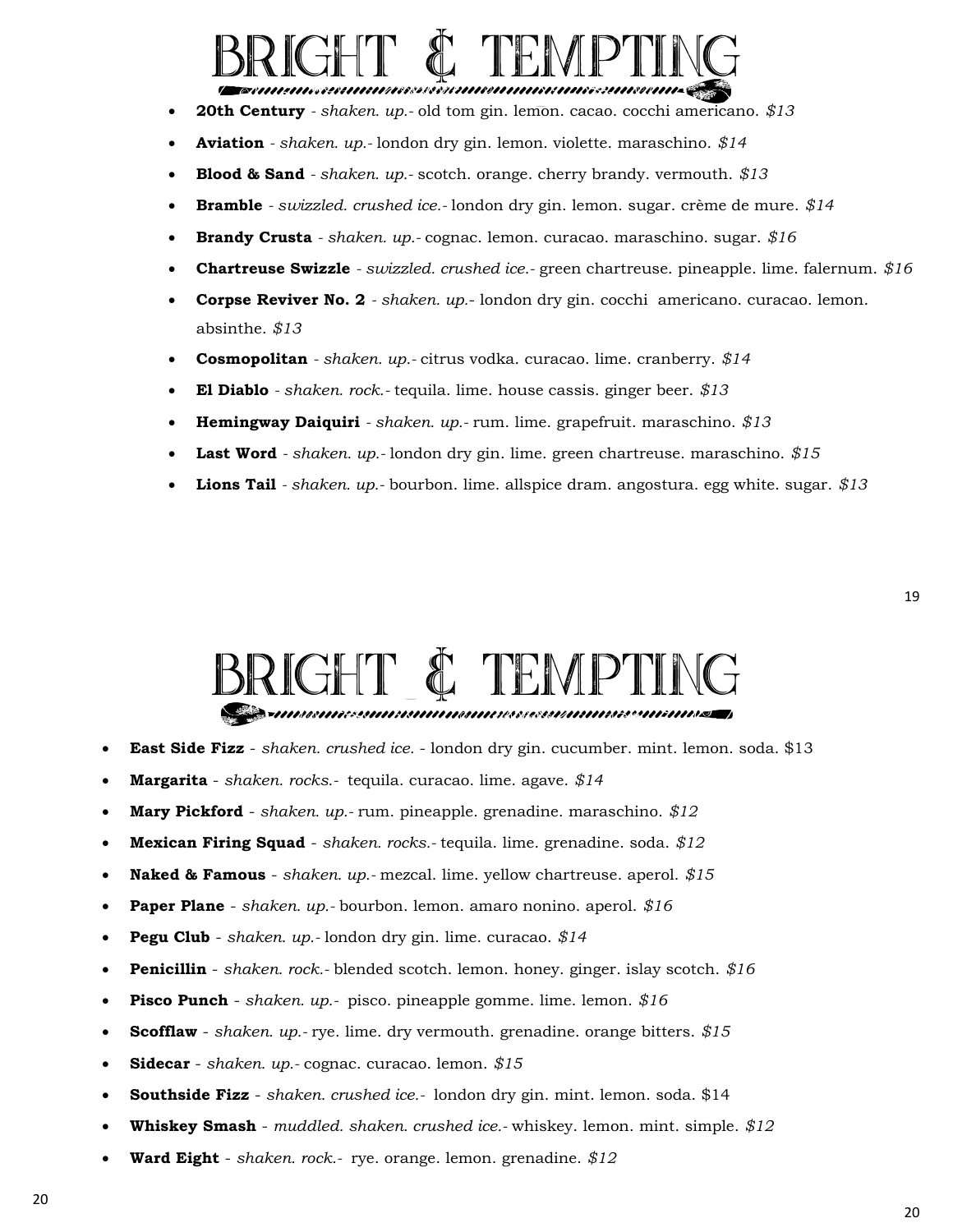# **SMING**

- **El Presidente**  *stirred. up.-* dark & white rum blends. blanc vermouth. curacao. grenadine. *\$15*
- **La Louisiane**  *stirred.up.-* rye. benedictine. sweet vermouth. absinthe. peychaud's. *\$15*
- **Manhattan** *stirred. up.-* rye. sweet vermouth. angostura. *\$14*
- **Mint Julep**  *swizzled. crushed ice.-* bourbon. mint. sugar. *\$13*
- **Monte Carlo**  *stirred. up.- rye.* benedictine. angostura. *\$14*
- **Old Fashioned**  *stirred. rock.-* bourbon. sugar. angostura. *\$14*
- **Rusty Nail**  *stirred. rock.-* blended scotch. drambuie. *\$14*
- **Sazerac** *stirred. neat.-* rye. cognac. rum. brandy. peychaud's. sugar. absinthe*. \$16*
- **Stinger**  *shaken. up.-* cognac. crème de menthe. *\$14*
- **Tuxedo No. 2**  *stirred. up.-* london dry gin. blanc vermouth. maraschino. orange bitters. absinthe. *\$14*
- **Vieux Carré**  *stirred. rock.-* cognac. rye. sweet vermouth. benedictine. angostura. peychaud's. *\$16*
- **Widow's Kiss**  *stirred. up.-* calvados. yellow chartreuse. benedictine. angostura. *\$14*

## BITTER & BOLD

- **Bijou**  *stirred. up. -*london dry gin. green chartreuse. sweet vermouth. *\$16*
- **Bobby Burns**  *stirred. up.-* blended scotch. sweet vermouth. benedictine. fernet. *\$15*
- **Boulevardier** *thrown. rock.-* bourbon. campari. sweet vermouth. *\$14*
- **Hanky Panky**  *stirred. up.-*london dry gin. sweet vermouth. fernet. *\$14*
- **Martinez**  *stirred. up.-* old tom gin. sweet vermouth. *\$14*
- **Morning Glory**  *stirred.-* rocks. cognac. rye. curacao. absinthe. angostura. soda. *\$14*
- **Negroni**  *thrown. rock.-* london dry gin. campari. sweet vermouth. *\$14*
- **Old Pal**  *thrown. rock.- rye.* campari. dry vermouth. *\$14*
- **Red Hook**  *stirred. up.-* rye. sweet vermouth. maraschino. *\$14*
- **Rosita** *stirred. rocks.-* reposado tequila. sweet & dry vermouth. campari. angostura. *\$14*
- **Tipperary**  *stirred. up.-* irish whiskey. sweet vermouth. green chartreuse. *\$15*
- **Toronto**  *stirred. up.-* canadian whiskey. fernet. sugar. angostura. *\$14*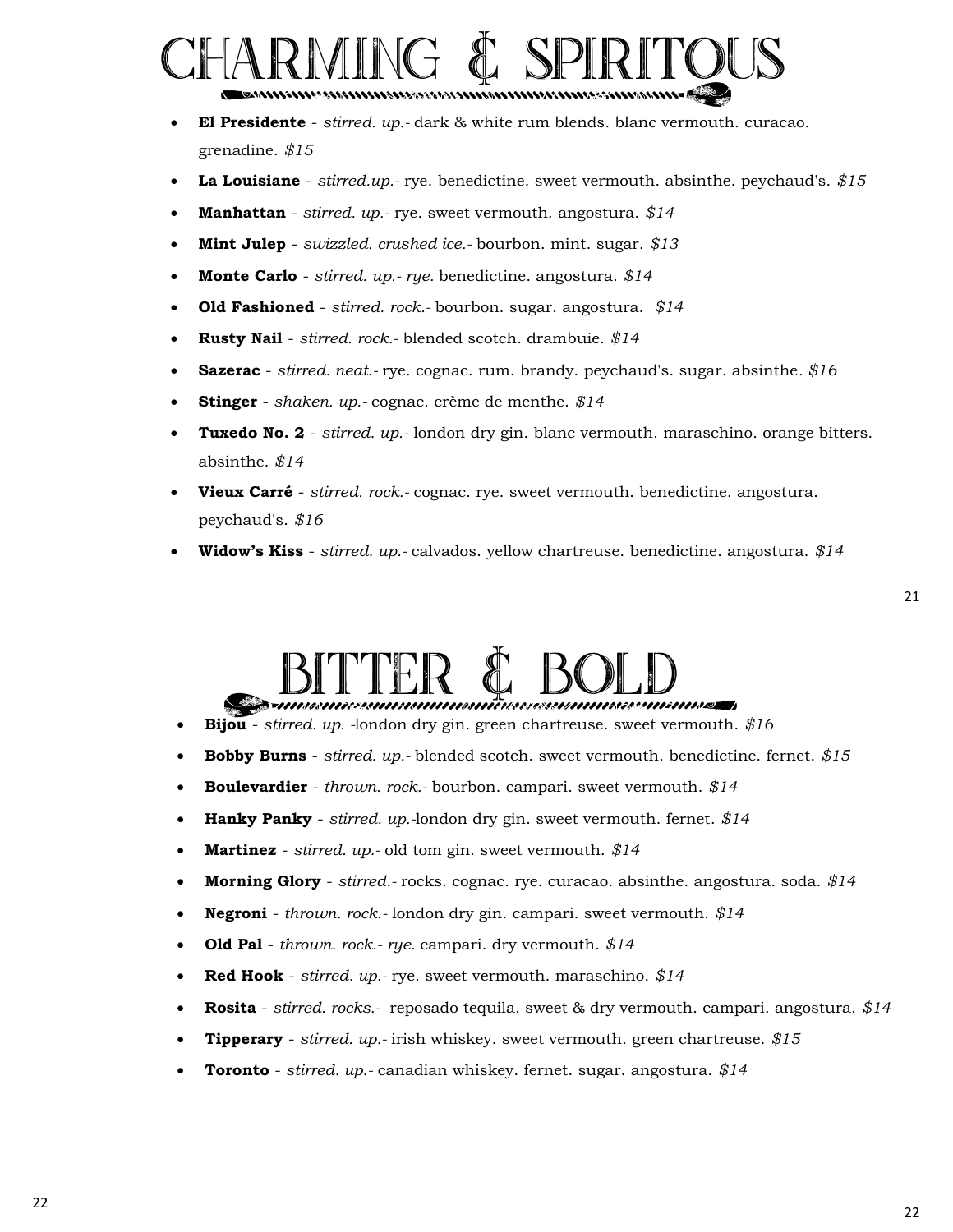## **TROPICAL**

- **Corn 'N Oil** -*built. rocks.-* blackstrap rum. Barbados Rum. lime. falernum. angostura. *\$12*
- **Jungle Bird** -*shaken. rock.-* blackstrap rum. pineapple. lime. campari. *\$14*
- **Mai Tai** -*shaken. rocks.-* rhum agricole. jamaican rum. curacao. lime. orgeat. *\$15*
- **Mojito** -*swizzled. crushed ice.-* house white rum blend. lime. mint. soda. *\$13*
- **Painkiller** -*shaken. crushed ice.-* rum blend. coconut. pineapple. orange. nutmeg. *\$16*
- **Pina Colada** -*shaken . crushed ice.-* house white rum blend. pineapple. coconut. *\$14*
- **Queen's Park Swizzle** -*swizzled. crushed ice.-* rum blend. mint. sugar. angostura. *\$14*
- **Royal Hawaiian -** *shaken. up.-* london dry gin. lemon. pineapple. orgeat. *\$13*
- **Saturn**  *shaken. crushed ice.-* london dry gin. lemon. passion fruit. orgeat. falernum. *\$14*
- **Three Dots & A Dash**  *swizzled. crushed ice.-* blend of rums. lime. orange. honey. falernum. *\$14*
- **Zombie**  *shaken. crushed ice.-* rum blend. lime. dons mix. falernum. grenadine. passion. herbstora. *\$16*

# BUBBLES, HIGHBALLS & LONGS

- **Air Mail**  *shaken. up.-* rum. lime. honey. sparkling wine. *\$15*
- **Americano** *built. rock.-* campari. sweet vermouth. soda. *\$12*
- **Champagne Cocktail -** *built. neat.-* sparkling wine. sugar cube. angostura. *\$13*
- **Dark N Stormy**  *built. crushed ice.-* blackstrap rum. lime. ginger beer. *\$12*
- **French 75**  *shaken. up.-* london dry gin. lemon. sparkling wine. *\$14*
- **Gin Rickey**  *built. rock.-* london dry gin. lime. soda. *\$12*
- **Kentucky Mule**  *shaken. crushed ice.-* bourbon. ginger. lime. sweet lucy. ginger beer. *\$12*
- **Mamie Taylor**  *built. rocks.-* blended scotch. lime. ginger beer. *\$16*
- **Moscow Mule**  *shaken. crushed ice.-* vodka. lime. canton. ginger beer. *\$12*
- **Paloma** *built. crushed ice.-* tequila. lime. grapefruit. salt. grapefruit soda. *\$12*
- **Pimm's Cup**  *built. rock.-* pimm's. lemon. ginger ale. *\$12*
- **Pornstar Martini** *- shaken. up.-* vodka. passion fruit. lime. vanilla. sparkling rose. *\$14*
- **Singapore Sling**  *built. rock.- london dry gin. lime. cherry brandy. benedictine. angostura. soda. \$14*
- **Suffering Bastard**  *shaken. rock.-* bourbon. cognac. gin. lime. sugar. angostura. 24 ginger beer \$14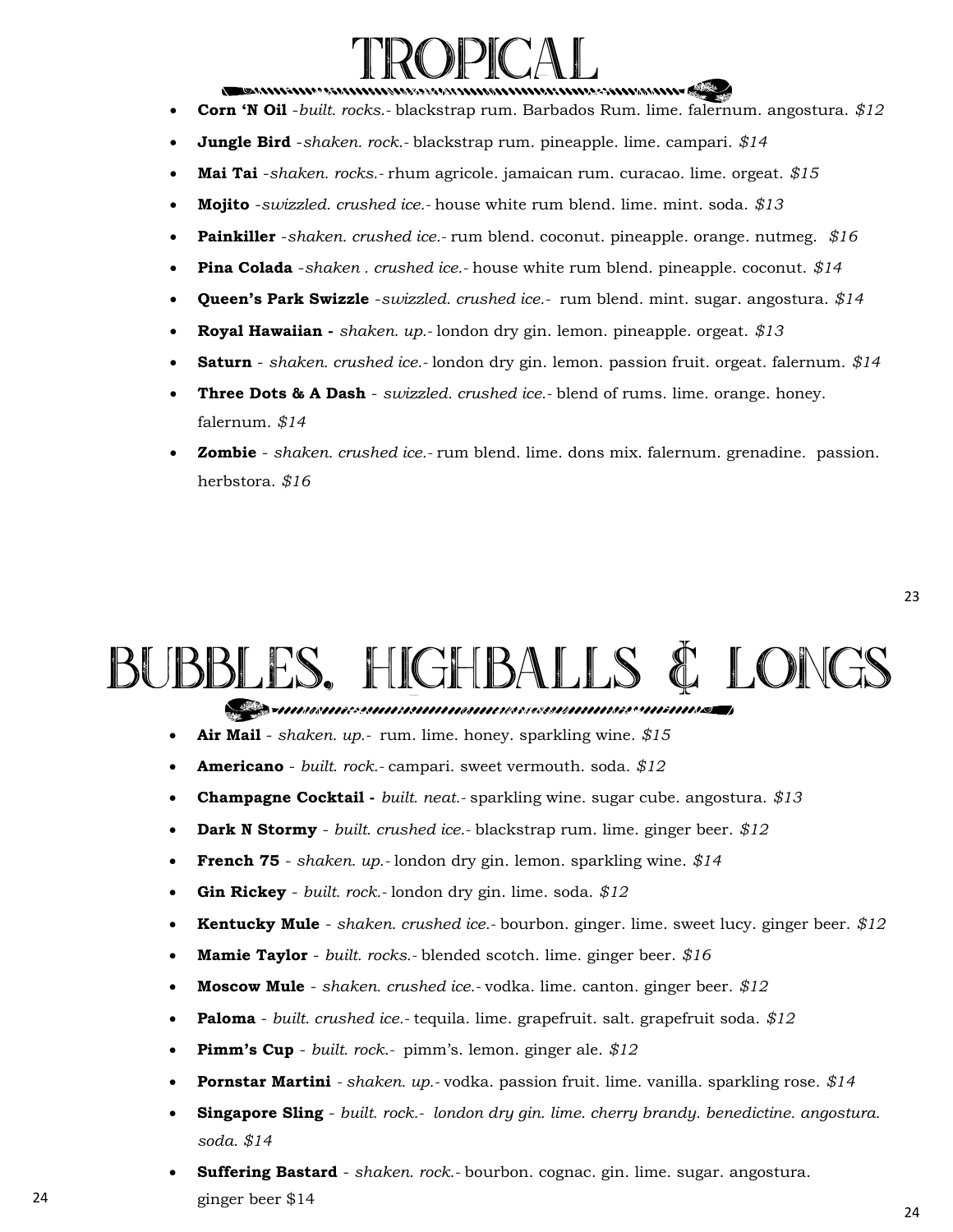# BITS & PIECES

- **Amaretto Sour**  *built. crushed ice. -* amaretto. lemon. *\$12*
- **Brandy Alexander**  *shaken. up.-* Cognac. rum cream. cacao. *\$15*
- **Espresso Martini**  *shaken. up.-* vodka. blended scotch. coffee. cacao. turbinado. *\$14*
- **Grasshopper**  *shaken. up. -*crème de menthe. cream. cacao. *\$13*
- **Hot Toddy**  *shaken. up. -* bourbon. lemon. honey. hot water. *\$13*
- **Pink Squirrel**  *shaken. up. -* crème de noyaux. cream. cacao. *\$13*
- **Ramos Gin Fizz**  *shaken. neat.-* london dry gin. lemon. lime. vanilla. orange blossom water. cream. egg white. soda. *\$14*

#### PLEASE NOTE-

We are unable to make substitutions in most of our seasonal & classic cocktails. Please ask if you are seeking something a bit different. We can create something tailored to your tastes.

Seasonal & Classic Cocktails are not available as doubles.

Glassware is non-transferable.

## Whiskey: Bourbon

| Label-                          | Proof- | Price- |
|---------------------------------|--------|--------|
| 1792 Small Batch                | 93.7   | \$12   |
| Angel's Envy                    | 86.6   | \$17   |
| Backbone Uncut Bourbon          | 114.7  | \$17   |
| Bakers 7yr                      | 107    | \$21   |
| Balcones Texas Bourbon          | 92     | \$18   |
| Bardstown Bourbon Fusion Series | ***    | \$29   |
| <b>Barrell Bourbon Batches</b>  | ***    | \$21   |
| Basil Hayden's                  | 80     | \$17   |
| Belle Meade Sour Mash           | 90.4   | \$15   |
| Bird Dog Small Batch            | 80     | \$8    |
| Blade & Bow                     | 91     | \$20   |
| Bond & Lillard (batch 1)        | 100    | \$22   |
| Bond & Lillard (batch 2)        | 100    | \$19   |
| Booker's                        | ***    | \$28   |
| <b>Buffalo Trace</b>            | 90     | \$12   |
| Calumet                         | 86     | \$10   |
| Edwin Coe Sour Mash             | 93.3   | \$15   |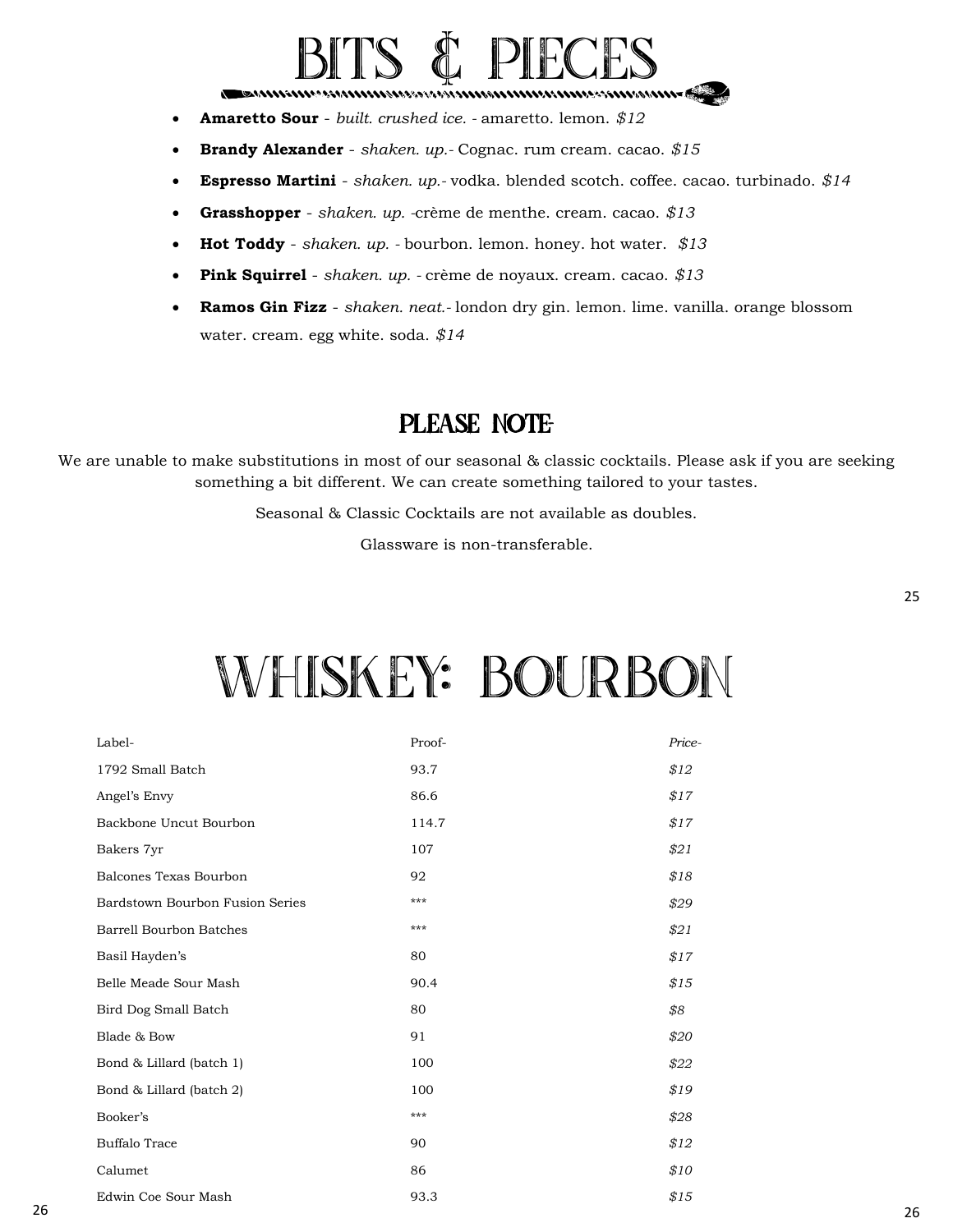# WHISKEY: BOURBON

|                                   | $\blacktriangleright$ with a subsequently contributed by the second contribution of $\blacktriangleright$ |      |
|-----------------------------------|-----------------------------------------------------------------------------------------------------------|------|
| Elijah Craig Small Batch          | 94                                                                                                        | \$12 |
| Elijah Craig Toasted Cask         | 94                                                                                                        | \$18 |
| Evan Williams Bottled In Bond     | 100                                                                                                       | \$8  |
| Evan Williams Single Barrel       | 86.6                                                                                                      | \$12 |
| Ezra Brooks                       | 90                                                                                                        | \$10 |
| Ezra Brooks 7yr Cask Strength     | 117                                                                                                       | \$15 |
| Four Roses                        | 80                                                                                                        | \$10 |
| Four Roses Single Barrel          | 100                                                                                                       | \$16 |
| Four Roses Small Batch            | 90                                                                                                        | \$13 |
| Garrison Brothers Texas Straight  | 94                                                                                                        | \$27 |
| Garrison Brothers Single Barrel   | 94                                                                                                        | \$31 |
| Henry McKenna 10yr Bottle In Bond | 100                                                                                                       | \$16 |
| J.T.S. Brown                      | 100                                                                                                       | \$8  |
| J.W. Dant                         | 100                                                                                                       | \$8  |
| Jefferson's Very Small            | 82.3                                                                                                      | \$14 |
| Jefferson's Ocean                 | 90.2                                                                                                      | \$28 |
| Jim Beam Bottled In Bond          | 100                                                                                                       | \$17 |

# WHISKEY: BOURBON

|    |                                   | TIIINISIINEESSIIIIESIIIIIIIIIIESIIIESEESSI/IIEIIESEESSIIIEIIIIIIITTO JA T |        |
|----|-----------------------------------|---------------------------------------------------------------------------|--------|
|    | Label-                            | Proof-                                                                    | Price- |
|    | Kentucky Vintage                  | 90                                                                        | \$12   |
|    | Knob Creek Single Barrel          | 100                                                                       | \$18   |
|    | Knob Creek Small Batch            | 100                                                                       | \$15   |
|    | Larceny                           | 92                                                                        | \$12   |
|    | Lexington                         | 86                                                                        | \$10   |
|    | Maker's Mark 101                  | 101                                                                       | \$16   |
|    | Maker's Mark                      | 90                                                                        | \$13   |
|    | Maker's Mark 46                   | 94                                                                        | \$16   |
|    | New Riff Bottled In Bond          | 100                                                                       | \$14   |
|    | New Riff Single Barrel            | $***$                                                                     | \$18   |
|    | Noah's Mill                       | 114                                                                       | \$20   |
|    | Old 55 Bottled In Bond            | 100                                                                       | \$40   |
|    | Old Bardstown Black Label         | 90                                                                        | \$16   |
|    | Old Bardstown Estate              | 101                                                                       | \$12   |
|    | Old Charter No. 8                 | 80                                                                        | \$10   |
|    | Old Forester 1870                 | 90                                                                        | \$18   |
| 28 | Old Forester 1897 Bottled In Bond | 100                                                                       | \$18   |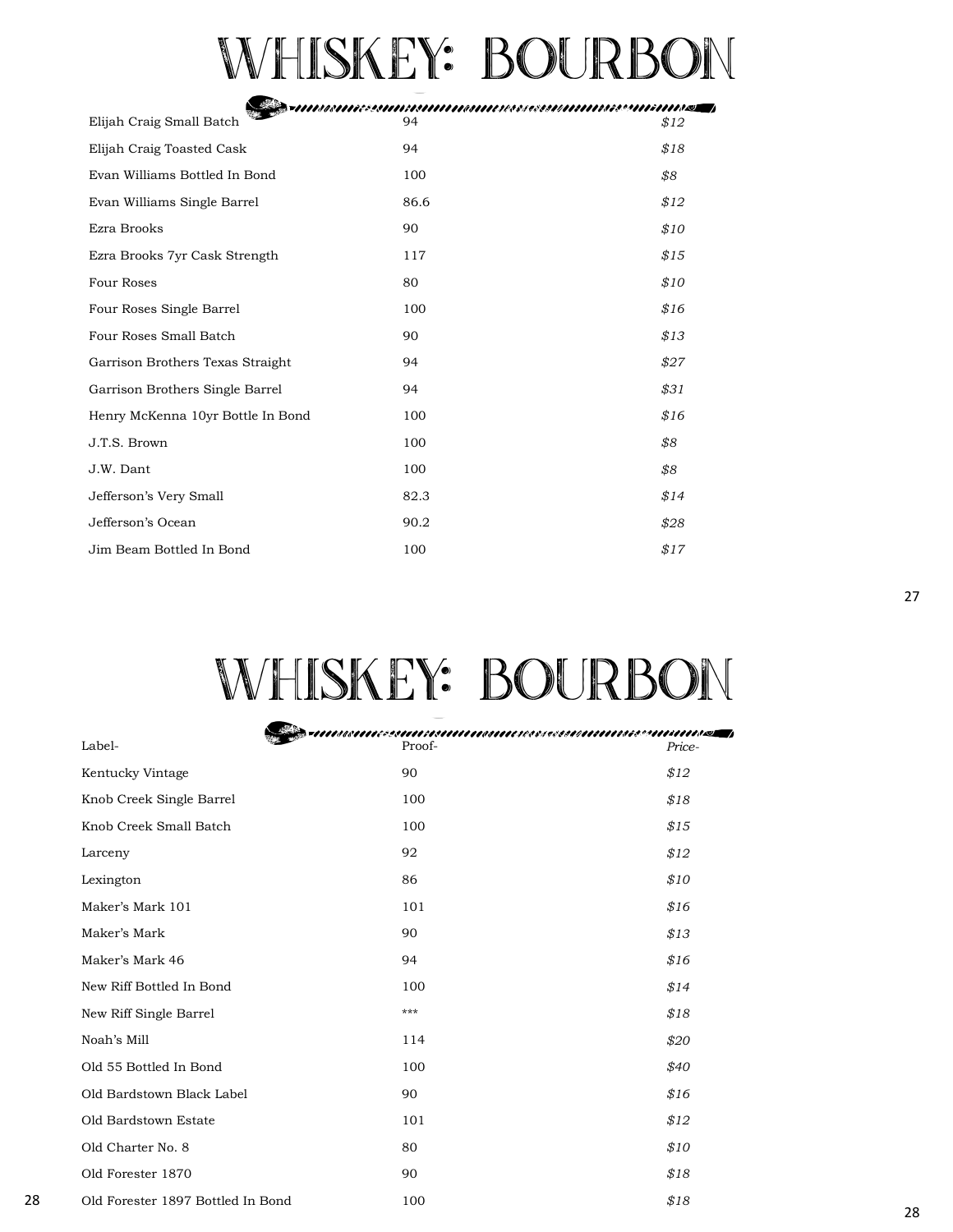# Whiskey: Bourbon

| Old Forester 1910                 | 93    | \$18 |
|-----------------------------------|-------|------|
| Old Forester 1920                 | 115   | \$19 |
| Old Forester 86                   | 86    | \$10 |
| Old Grandad Bottled In Bond       | 100   | \$10 |
| Old Hammer Cask Strength          | 115.4 | \$14 |
| Old Medley Private Stock 12 yr    | 86.8  | \$19 |
| Old Tub Bottled In Bond           | 100   | \$10 |
| Pinhook Bourbon Heist             | 98    | \$16 |
| Pure Kentucky XO                  | 107   | \$10 |
| Rabbit Hole Cavehill              | 95    | \$19 |
| Rabbit Hole Dareringer            | 93    | \$21 |
| Rebel Yell Single Barrel          | 100   | \$20 |
| Redemption High Rye               | 92    | \$11 |
| Redemption High Rye Cask Strength | 114.4 | \$29 |
| Rowan's Creek                     | 100.1 | \$15 |
| Russel's Reserve 10yr Small Batch | 90    | \$14 |
| Russell's Reserve Single Barrel   | 110   | \$22 |

# Whiskey: Bourbon

Sermaaniasuurinninnanninaasuunninaasuurinnas

| Label-                         | Proof- | Price- |
|--------------------------------|--------|--------|
| Smooth Ambler Big Level        | 100    | \$18   |
| Smooth Ambler Contradiction    | 100    | \$21   |
| Stellum                        | 114.98 | \$15   |
| Straight Edge                  | 84     | \$18   |
| Traverse City Whiskey Co.      | 86     | \$14   |
| Very Old Barton                | 86     | \$10   |
| W.B. Safel                     | 107    | \$19   |
| <b>Westfork B Street Blues</b> | 90     | \$11   |
| <b>Westfork The Colonel</b>    | 90     | \$10   |
| Wild Turkey 101                | 101    | \$10   |
| Wild Turkey Kentucky Spirit    | 101    | \$21   |
| Wild Turkey Long branch        | 86     | \$15   |
| Wild Turkey Rare Breed         | 116    | \$22   |
| <b>Woodford Reserve</b>        | 90.4   | \$14   |
| Woodford Reserve Double Oak    | 90.4   | \$15   |
| Wyoming Whiskey                | 88     | \$14   |
| Yellowstone Select             | 93     | \$14   |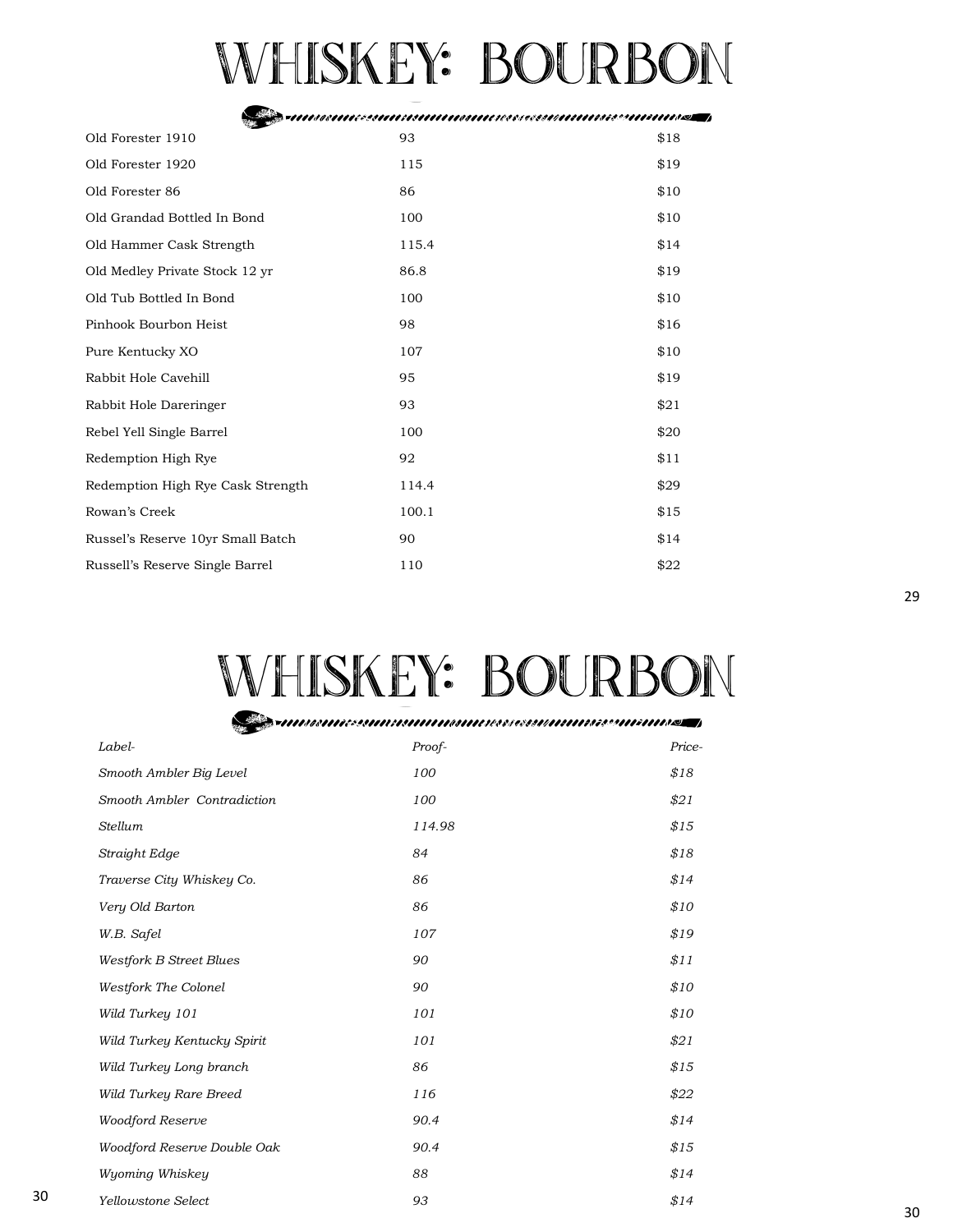# WHISKEY: AMERICAN

#### Sestimosmassuunnumonnassassuunnusassuunnas j

| Balcones American Single Classic | 106   | \$18 |
|----------------------------------|-------|------|
| Balcones Baby Blue Corn Whiskey  | 92    | \$14 |
| Balcones Pot Still Rye           | 100   | \$18 |
| Barrell American Vatted Malt     | 117.5 | \$22 |
| <b>Barrell Dovetail</b>          | 124.3 | \$28 |
| <b>Barrell Rye</b>               | 116.7 | \$18 |
| Basil Hayden's Dark Rye          | 80    | \$18 |
| Bernheim Wheat                   | 86    | \$11 |
| Bonesnapper Rye                  | 108   | \$13 |
| Castle & Key Restoration Rye     | 103   | \$14 |
| Dickel 12                        | 90    | \$10 |
| Dickel Bottled In Bond           | 100   | \$14 |
| Elijah Craig Rye                 | 94    | \$12 |
| High Plains Rye                  | 97    | \$18 |
| High West Double Rye             | 92    | \$14 |
| High West Rendezvous             | 92    | \$16 |
| J Rieger Kansas City Whiskey     | 92    | \$10 |

# WHISKEY: AMERICAN

| Label -                            | Proof- | Price - |
|------------------------------------|--------|---------|
| J Reiger Monogram                  | 100    | \$15    |
| Jack Daniel's Old No. 7            | 86     | \$14    |
| Jack Daniel's Tennessee Rye        | 90     | \$12    |
| Jack Daniel's Black                | 80     | \$10    |
| Jack Daniel's Single Barrel C.S.   | 133.1  | \$18    |
| Jefferson 's Ocean Rye             | 96     | \$24    |
| Knob Creek Barrel Proof Rye        | 119.6  | \$15    |
| Mellow Corn                        | 100    | \$8     |
| Michter's Sour Mash                | 86     | \$16    |
| Michter's Single Barrel Rye        | 84.8   | \$12    |
| Minor Case Straight Rye            | 90     | \$19    |
| Old 55 White Corn Whiskey          | 80     | \$10    |
| Old Forester Rye                   | 100    | \$12    |
| Pinhook Rye'd One                  | 97     | \$14    |
| Rabbit Hole Boxer Grail            | 95     | \$20    |
| <b>Redemption Rye</b>              | 92     | \$11    |
| Rittenhouse Rye Bottled In Bond    | 100    | \$12    |
| Russel's Reserve Single Barrel Rye | 104    | \$22    |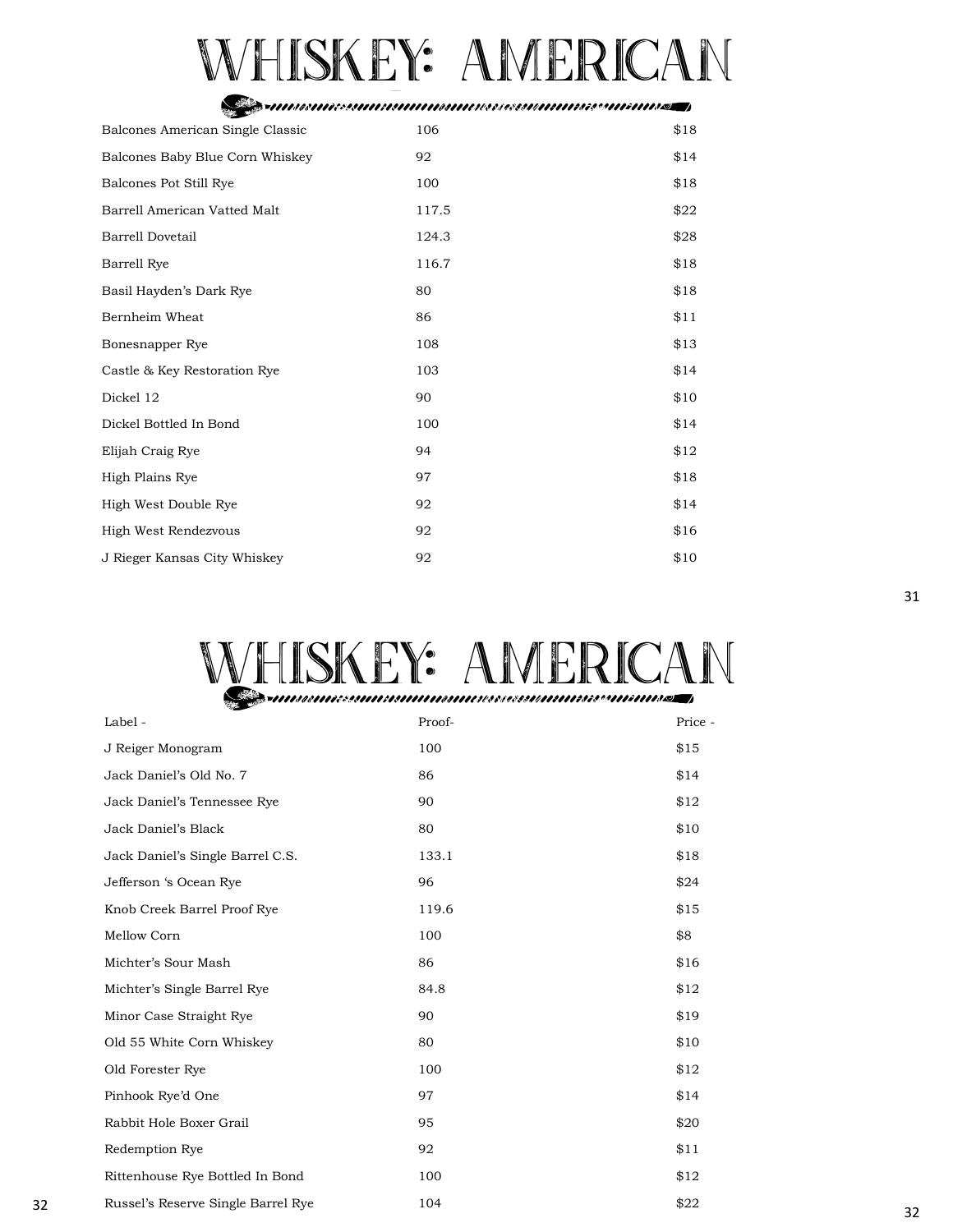# WHISKEY: AMERICAN

| Russel's 6yr Rye                      | 90   | \$12 |
|---------------------------------------|------|------|
| Smooth Ambler Old Scout               | 99   | \$18 |
| Stranahan's Single Malt Sherry Finish | 94   | \$18 |
| Stranahan's Blue Peak                 | 86   | \$14 |
| Stranahan's Diamond Peak              | 94   | \$15 |
| Stranahan's Singe Malt                | 94   | \$15 |
| St. George Baller                     | 94   | \$15 |
| Uncle Nearest 1856                    | 100  | \$18 |
| Uncle Nearest 1884                    | 93   | \$16 |
| Westland Single Malt                  | 92   | \$15 |
| Whistlepig 10yr Rye                   | 100  | \$29 |
| Whistlepig 6yr Piggyback              | 96.5 | \$19 |
| Whistlepig Farmstock                  | 86   | \$22 |
| Whistlepig Roadstock                  | 86   | \$23 |
| Wild Turkey 101 Rye                   | 101  | \$10 |
| Willet Family Reserve Blended Whiskey | 104  | \$32 |
| Woodford Reserve Rye                  | 90.4 | \$14 |
| Woodinville Pot Stilled Rye           | 90   | \$18 |
| Wyoming Outryder Bonded               | 15   | \$15 |

# WHISKEY: SCOTCH

|    | Aberfeldy 12yr             | Highland        | \$14 |
|----|----------------------------|-----------------|------|
|    | Aberlour 12yr              | Speyside        | \$19 |
|    | Ardbeg 10yr                | <b>Islay</b>    | \$23 |
|    | Auchetaschan 12yr          | Lowland         | \$17 |
|    | Auchetaschan American Oak  | Lowland         | \$30 |
|    | Balvenie 12yr American Oak | Speyside        | \$20 |
|    | Balvenie 12yr Double Wood  | Speyside        | \$22 |
|    | BenRaich 10yr              | Speyside        | \$15 |
|    | Bowmore 12yr               | Islay           | \$23 |
|    | Bowmore 15yr               | <b>Islay</b>    | \$24 |
|    | Bruichladdich Islay Barley | Islay (no peat) | \$25 |
|    | Bunnahabain Toiteach       | Islay (no peat) | \$22 |
|    | Cardhu 12yr                | Speyside        | \$20 |
|    | Compass Box Peat Monster   | Blend           | \$18 |
|    | Dalmore 12yr               | Highland        | \$15 |
|    | Dalmore 15yr               | Highland        | \$20 |
| 34 | Dalwhinnie 15yr            | Speyside        | \$26 |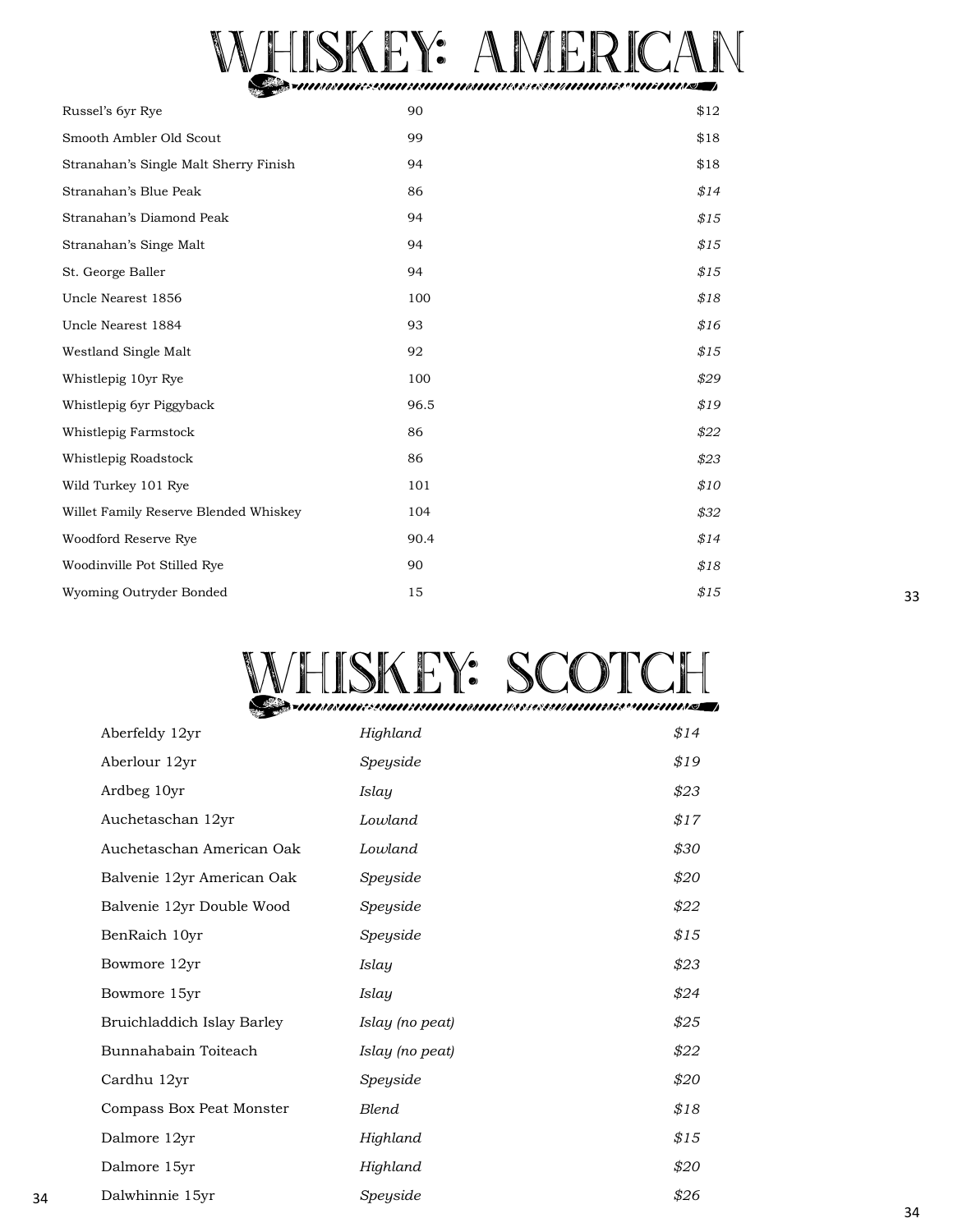# VHISKEY: SCOTCH

Dimple Pinch 15yr Glen Grant 12yr Glen Moray 12yr Glenfiddich 14yr Glenfiddich 15yr Glenlivet 14yr Glenmorangie 12yr Glenmorangie 18yr Highland Park 12yr Highland Park 18yr Highland Park 25yr Johnnie Walker Black Johnnie Walker Gold Johnnie Walker Red Jura Lagavulin 12yr Blend Speyside Speyside Speyside Speyside Speyside Highland Highland Highland Highland Highland Blend Blend Blend Jura Islay \$14 \$14 \$14 \$14 \$18 \$20 \$18 \$43 \$22 *\$39 \$168 \$14 \$32 \$11 \$14 \$27*

## Whiskey: Scotch

| Lagavulin 16yr              | Islay        | \$47 |
|-----------------------------|--------------|------|
| Laphroaig 10yr              | Islay        | \$24 |
| Macallan 12yr Double Cask   | Speyside     | \$25 |
| Macallan 12yr Sherry Cask   | Speyside     | \$26 |
| Macallan 12yr Triple Cask   | Speyside     | \$26 |
| Macallan 15yr Double Cask   | Speyside     | \$21 |
| Monkey Shoulder             | Speyside     | \$13 |
| Mortlach 12yr               | Speyside     | \$20 |
| Mortlach 16yr               | Speyside     | \$36 |
| Oban 14yr                   | Highland     | \$27 |
| Port Charlotte 10yr         | Highland     | \$12 |
| Port Charlotte Islay Barley | Islay        | \$15 |
| Singleton 12yr              | Speyside     | \$13 |
| Singleton 15yr              | Speyside     | \$21 |
| Springbank 12yr             | Campbelltown | \$18 |
| Springbank 15yr             | Campbelltown | \$24 |
| Talisker 10yr               | Islay        | \$22 |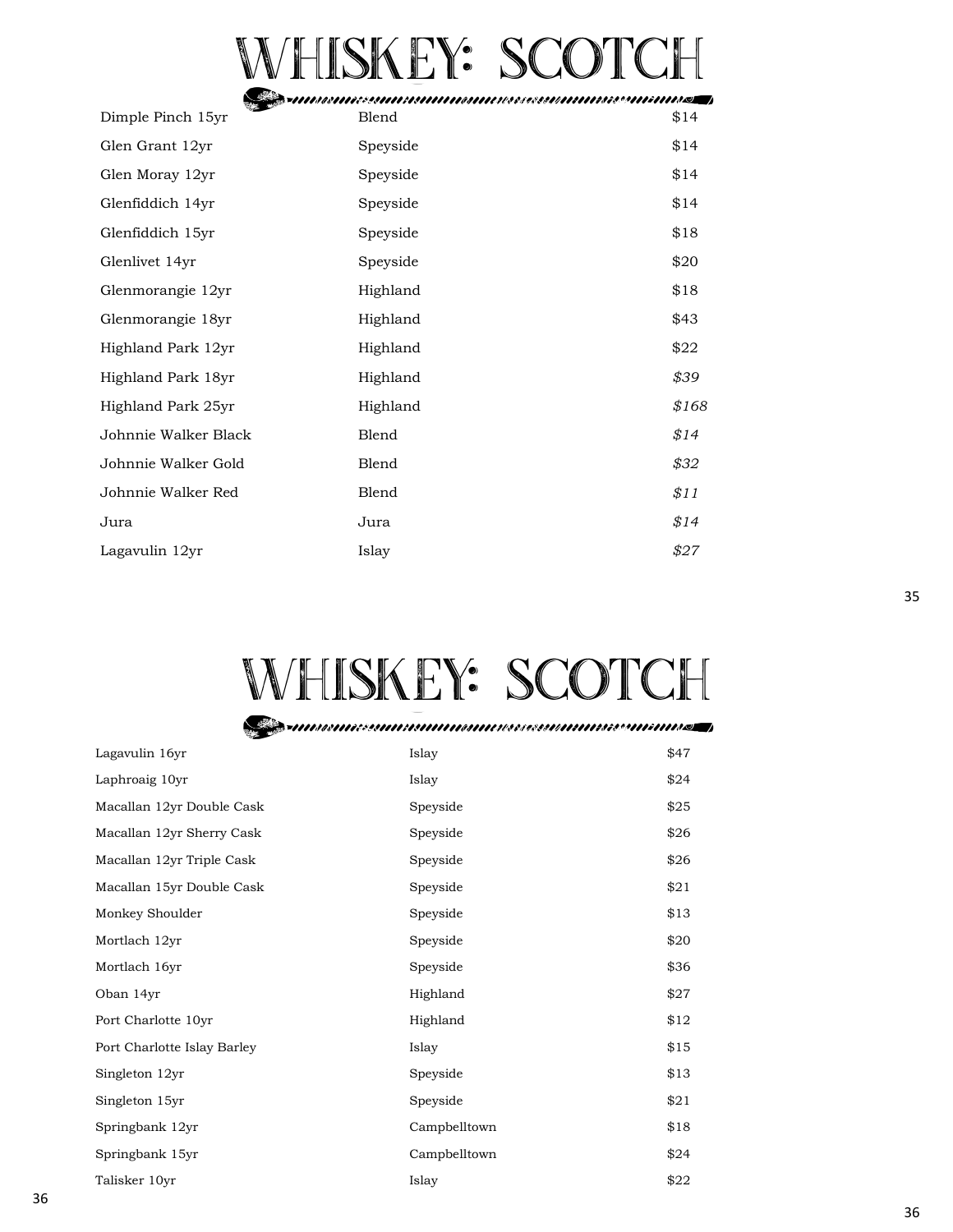## Whiskey: Irish

Sestimos messammanno suures essammas se minnes j

| Bushmills                     | \$10 |
|-------------------------------|------|
| Bushmills 10yr                | \$16 |
| Bushmills 16yr                | \$19 |
| Jameson Caskmates             | \$12 |
| Powers Gold                   | \$10 |
| Red Breast 12yr               | \$23 |
| Red Breast 12yr C.S.          | \$30 |
| Teeling                       | \$12 |
| Tullamore D.E.W.              | \$13 |
| <b>Tyrconnell Port Cask</b>   | \$18 |
| <b>Tyrconnell Single Malt</b> | 14   |

10

# WHISKEY: JAPANESE

| Akashi Blended Whiskey      | \$15 |
|-----------------------------|------|
| Akashi Single Malt          | \$40 |
| Akashi Ume Plum             | \$13 |
| Hibiki Harmony              | \$28 |
| Iwai Tradition Umeshu Cask  | \$22 |
| Kamiki                      | \$23 |
| Mars IWAI                   | \$15 |
| Mars IWAI Wine Cask         | \$25 |
| Mars IWAI 45                | \$18 |
| Mars IWAI Tradition         | \$20 |
| Mars Komagatake Single Malt | \$58 |
| Nikka Coffey Grain '        | \$23 |
| Nikka Coffey Malt           | \$23 |
| Nikka From The Barrel       | \$32 |
| Nikka Miyagikyo             | \$30 |
| Nikka Yoichi                | \$30 |
| Suntory Toki                | \$15 |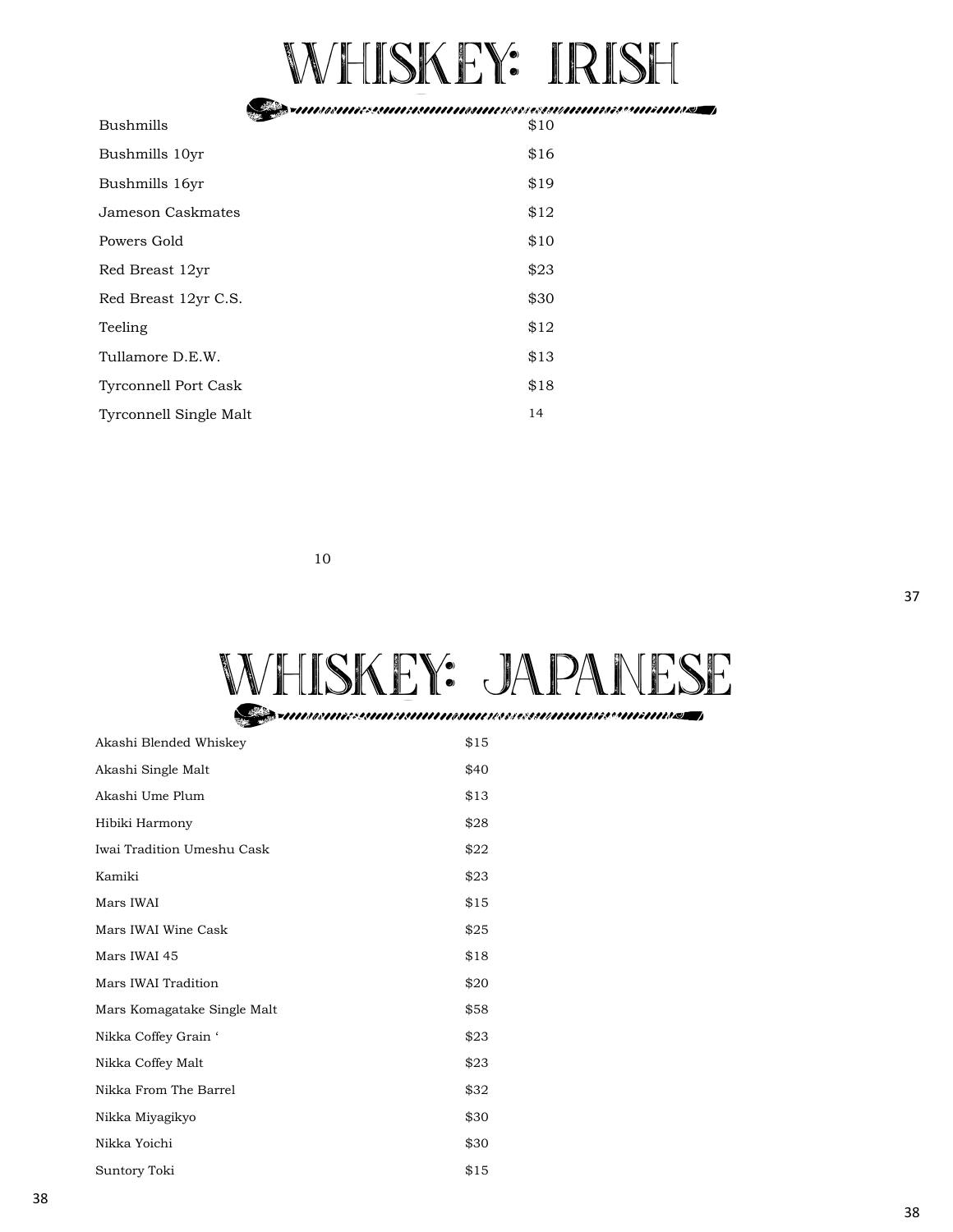

| Forty Creek          | \$8  |
|----------------------|------|
| Rare Perfection 14yr | \$32 |
| Rare Perfection 15yr | \$58 |

## Whiskey: Other

| Kavalan Classic            | Taiwan | \$26 |
|----------------------------|--------|------|
| Kavalan King Car Conductor | Taiwan | \$29 |
| Paul John Single Malt      | India  | \$16 |



| Askur                    | Dry Gin           | \$12 |
|--------------------------|-------------------|------|
| Aviation                 | American Dry      | \$10 |
| Aviation Old Tom         | Aged Dry          | \$14 |
| Beefeater                | Jumiper           | \$8  |
| Bluecoat                 | Citrus            | \$11 |
| <b>Bols Genever</b>      | Genever           | \$13 |
| <b>Bombay East</b>       | Eastern Botanical | \$11 |
| Bombay Sapphire          | London Dry        | \$11 |
| Botanist                 | Scotland Dry      | \$13 |
| Citadelle                | French Dry        | \$10 |
| Citadelle Jardin d'ete   | French Citrus     | \$12 |
| Citadelle Riserva        | French Aged       | \$12 |
| Ford's                   | American Dry      | \$12 |
| Ford's Officer's Reserve | Aged American Dry | \$14 |
| Gunpowder                | Irish Dry         | \$13 |
| Hayman's Old Tom         | Old Tom           | \$10 |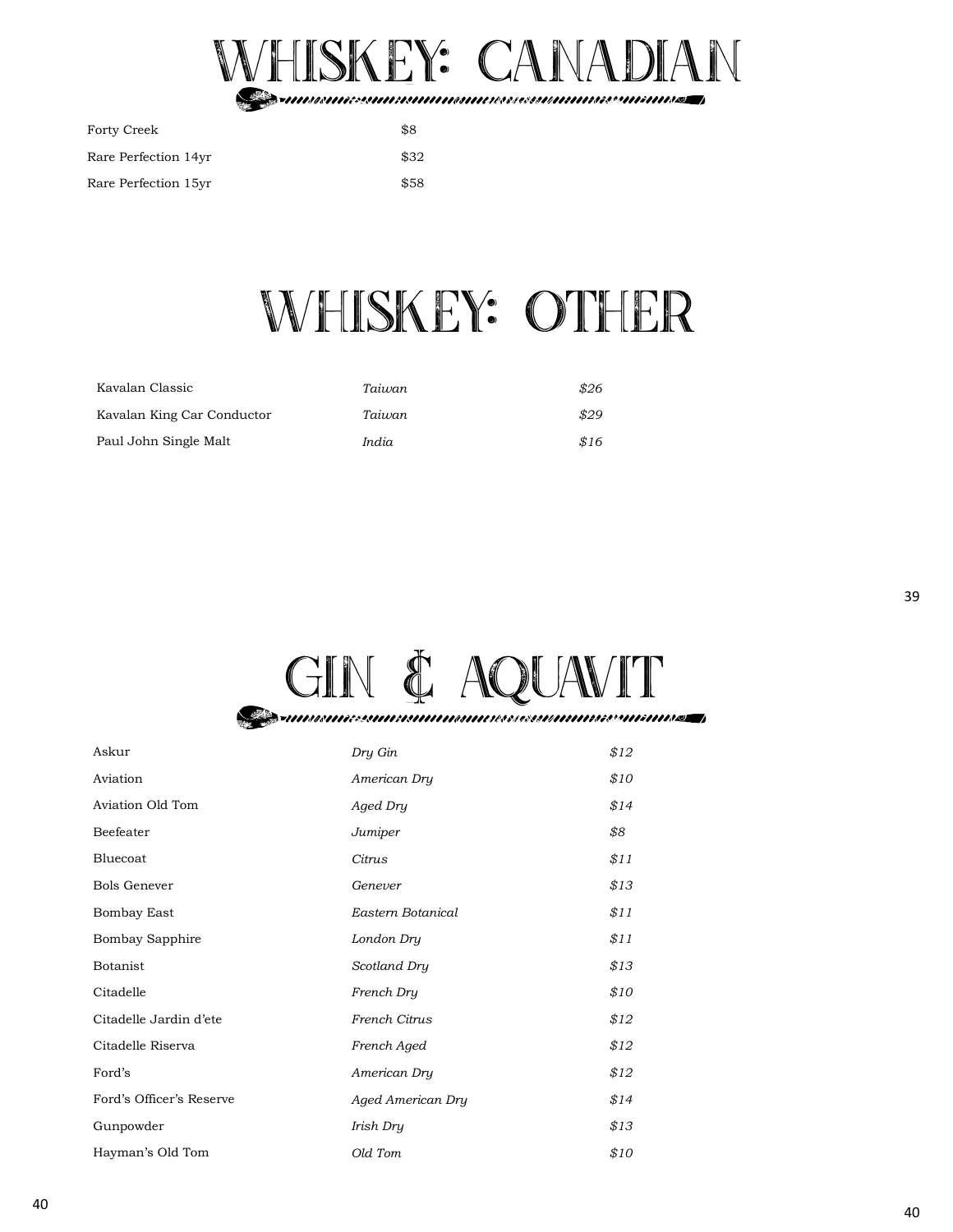# gin & aquavit

| Hendricks          | Scotland Dry     | \$18 |
|--------------------|------------------|------|
| Hendricks Lunar    | Scotland Dry     | \$16 |
| Hendricks Orbium   | Scotland Dry     | \$16 |
| J Rieger           | American Dry     | \$10 |
| Jin Jiji           | India Dry        | \$12 |
| Monkey 47          | German Dry       | \$20 |
| Nikka Coffey       | Japanese Juniper | \$15 |
| Plymouth           | Plymouth         | \$12 |
| Ransom Old Tom     | Old Tom          | \$14 |
| Roku               | Japanese Juniper | \$11 |
| St. George Terroir | American Dry     | \$13 |
| Tanqueray          | London Dry       | \$12 |
| Tanqueray Rangpur  | Juniper & Lime   | \$12 |
| Tanqueray Sevilla  | London Citrus    | \$12 |
| Tanqueray Ten      | London Citrus    | \$16 |
| Tattersall         | American Dry     | \$10 |
| Vikre Aquavit      | Aquavit          | \$10 |



Del Maguey San Luis Del Rio \$16 42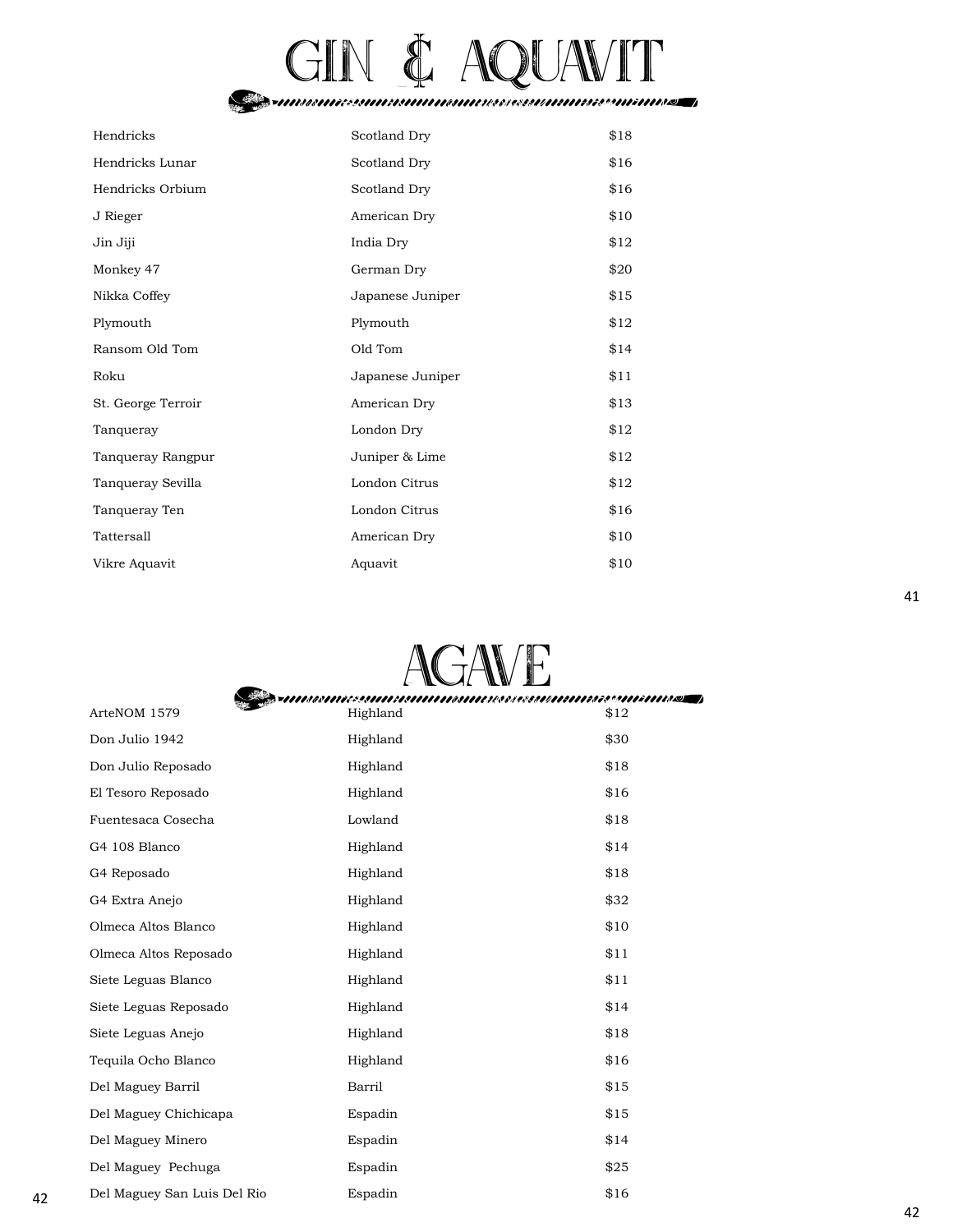

| =111111681111688911116181111111168111111886e8881/11311118689111211118855551112 |              |      |  |
|--------------------------------------------------------------------------------|--------------|------|--|
| Del Maguey Tobala                                                              | Tobala       | \$38 |  |
| Del Mauey Wild Papalome                                                        | Cupreata     | \$38 |  |
| Del Maguey Wild Tepezate                                                       | Marmorata    | \$38 |  |
| El Jolgorio Sierrudo                                                           | Sierrudo     | \$35 |  |
| El Jolgorio Tobala                                                             | Tobala       | \$18 |  |
| La Venosa Costa                                                                | Maxamillana  | \$14 |  |
| La Venosa Puntas                                                               | Maximillana  | \$18 |  |
| Mezcal De Leyenda Guerreo                                                      | Cupreata     | \$18 |  |
| Mezcal De Leyenda Puebla                                                       | Tobala       | \$18 |  |
| Mezcal Derrumbes San Luis Potosi                                               | Salmiana     | \$18 |  |
| Mezcal Leyenda Oaxaca                                                          | Espadin      | \$16 |  |
| Mezcal Vago Ensemble                                                           | Espadin      | \$18 |  |
| Mezcalero No. 20 Arroqueno                                                     | Arroqueno    | \$24 |  |
| Rey Campero Arroqueno                                                          | Americana    | \$18 |  |
| Rey Campero Espadin                                                            | Espadin      | \$14 |  |
| Verde Momento                                                                  | Espadin      | \$10 |  |
| La Higuero Sotol                                                               | Desert Spoon | \$12 |  |

# SUGARCANE

|    | <b>The Company</b>            |             |      |
|----|-------------------------------|-------------|------|
|    | Angostura 5yr                 | Trinidad    | \$8  |
|    | Angostura 7yr                 | Trinidad    | \$9  |
|    | Angostura 1919                | Trinidad    | \$13 |
|    | Appleton Signature            | Jamaica     | \$9  |
|    | Appleton 8yr                  | Jamaica     | \$12 |
|    | Appleton 12yr                 | Jamaica     | \$15 |
|    | Appleton 21yr                 | Jamaica     | \$56 |
|    | Bacardi Superior              | Puerto Rico | \$10 |
|    | Bacardi Ocho                  | Puerto Rico | \$12 |
|    | Banks 5                       | Blend       | \$10 |
|    | Banks 7                       | Blend       | \$12 |
|    | Camazotz Oaxacan              | Mexico      | \$16 |
|    | Cruzan Blackstrap             | American    | \$8  |
|    | Diplomatico Reserva Exclusiva | Venezuela   | \$21 |
|    | Don Q 7yr                     | Puerto Rico | \$10 |
|    | Don Q Silver                  | Puerto Rico | \$8  |
|    | El Dorado 15yr                | Guyana      | \$20 |
| 44 | La Favorite Ambre             | Martinique  | \$12 |
|    |                               |             |      |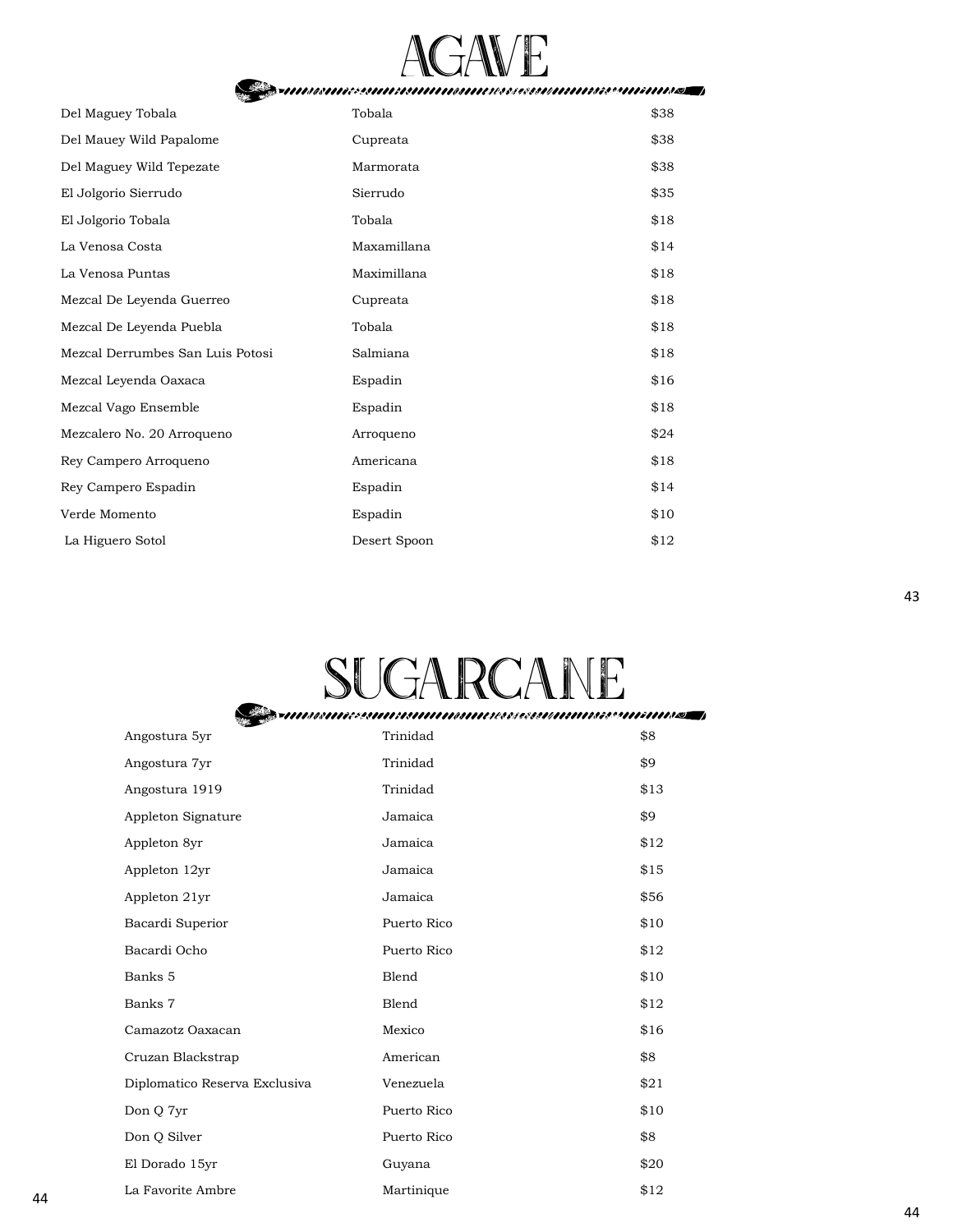# SUGARCANE

| La Favorite Blanc                   | Martinique      | \$12 |
|-------------------------------------|-----------------|------|
| Novo Fogo Silver Cachaça            | Brazil          | \$12 |
| Plantation Barbados 5yr             | <b>Barbados</b> | \$8  |
| Plantation OFTD (Overproof)         | Blend           | \$10 |
| Plantation Stiggins Fancy Pineapple | Blend           | \$10 |
| Plantation Xaymaca                  | Jamaica         | \$10 |
| Plantation Trinidad                 | Trinidad        | \$18 |
| Plantation Fiji 2005                | Fiji            | \$18 |
| Plantation Jamaica 2009             | Guatemala       | \$18 |
| Rhum Clement Canne Bleu             | Jamaica         | \$12 |
| Rhum JM Blanc                       | Martinique      | \$14 |
| Rhum JM XO                          | Martinique      | \$27 |
| Ron Zacapa 23                       | Martinique      | \$18 |
| Rum Fire (Overproof)                | Jamaica         | \$10 |
| Smith & Cross (Naval Strength)      | Guatemala       | \$12 |
| Wray & Nephew <i>(Overproof)</i>    | Jamaica         | \$10 |

# VODKA<br>Samasanasananananasassananassananassa

| Absolute Elyx (Single Estate)              | \$12 |
|--------------------------------------------|------|
| Ciroc X                                    | \$28 |
| Grey Goose                                 | \$16 |
| Ketle One                                  | \$13 |
| Reyka                                      | \$12 |
| Russian Standard Platinum                  | \$12 |
| Titos                                      | \$12 |
| Wheatly                                    | \$9  |
| Wodka (Polish Wheat)                       | \$10 |
| Zubrowka (Polish Wheat) (Available Frozen) | \$10 |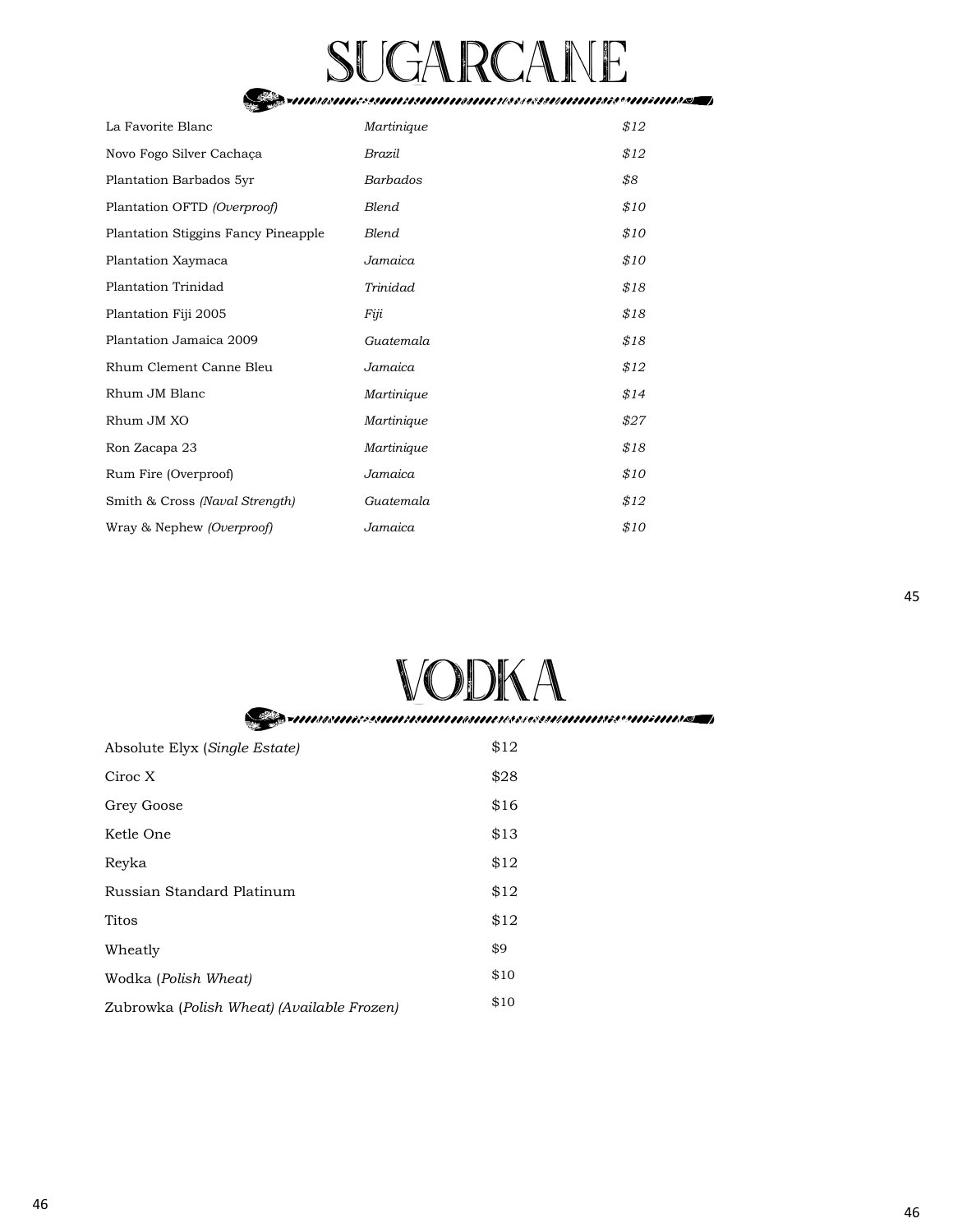# $\mathbb{R} \mathbb{U} \mathbb{T}$

|                         | <b>The Secondary Secondary Secondary Secondary Secondary Secondary Secondary Secondary Secondary Secondary Seconda</b> |      |
|-------------------------|------------------------------------------------------------------------------------------------------------------------|------|
| A.E. DOR VS             | Cognac                                                                                                                 | \$16 |
| A.E. DOR VSOP           | Cognac                                                                                                                 | \$19 |
| A.E. DOR XO             | Cognac                                                                                                                 | \$22 |
| Barsol Mosto Verde      | Pisco                                                                                                                  | \$14 |
| - Italia                | Pisco                                                                                                                  | \$10 |
| Barsol Quebranta        | Calvados                                                                                                               | \$30 |
| Boulard XO              | Calvados                                                                                                               | \$17 |
| <b>Busnel Fine VSOP</b> | American Brandy                                                                                                        | \$14 |
| Clear Creek Pear        | Armagnac                                                                                                               | \$35 |
| Gelas 18yr              | Armagnac                                                                                                               | \$24 |
| Gelas 8yr               | Armagnac                                                                                                               | \$15 |
| Gelas Selection         | Cognac                                                                                                                 | \$71 |
| Hine XO                 | American Brandy                                                                                                        | \$12 |
| Laird's 7.5yr Apple     | American Brandy                                                                                                        | \$12 |
| Laird's Apple 100       | Cognac                                                                                                                 | \$40 |
| Martel Cordon Bleu      | Grapa                                                                                                                  | \$13 |
| Moletto Barbera         |                                                                                                                        |      |

| Moletto Di Asti                  | Grappa  | \$13 |
|----------------------------------|---------|------|
| Pierre Ferrand 10<br>Generations | Cognac  | \$15 |
| Pierre Ferrand SDA               | Cognac  | \$28 |
| Pierre Ferrand 1840              | Cognac  | \$10 |
| Pierre Ferrand Amber             | Cognac  | \$12 |
| Pierre Ferrand Reserva Cognac    |         | \$15 |
| Presidente                       | Bandy   | \$8  |
| Remmy Martin VSOP                | Cognac  | \$12 |
| Rujero Singani                   | Singani | \$8  |
|                                  |         |      |

# LIQUEURS\*

| \$10 | Malort                     | \$5    |
|------|----------------------------|--------|
| \$10 | Midori                     | \$5    |
| \$40 | Pernod Absinthe            | \$1    |
| \$40 | Pernod Liqueur             | \$8    |
| \$7  | Pierre Ferrand Dry Curacao | \$5    |
| \$6  | Ramazzotti Sambuca         | \$6    |
| \$6  | St. George Nola Coffee     | \$7    |
| \$7  | St. Germaine               | \$6    |
| \$7  | Sweet Lucy                 | \$6    |
| \$7  | Tempus Fugit Crème de      | \$6    |
| \$6  | Cacao                      |        |
|      | Tempus Fugit Crème de      | \$6    |
| \$6  |                            |        |
| \$6  |                            |        |
| \$6  |                            |        |
|      |                            | Menthe |

 \$6 \$6

 $\overline{5}$  $\overline{5}$ \$12 \$8  $\frac{1}{2}$ \$6 \$7 5 5 .<br>م 5

48

Luxardo Limoncello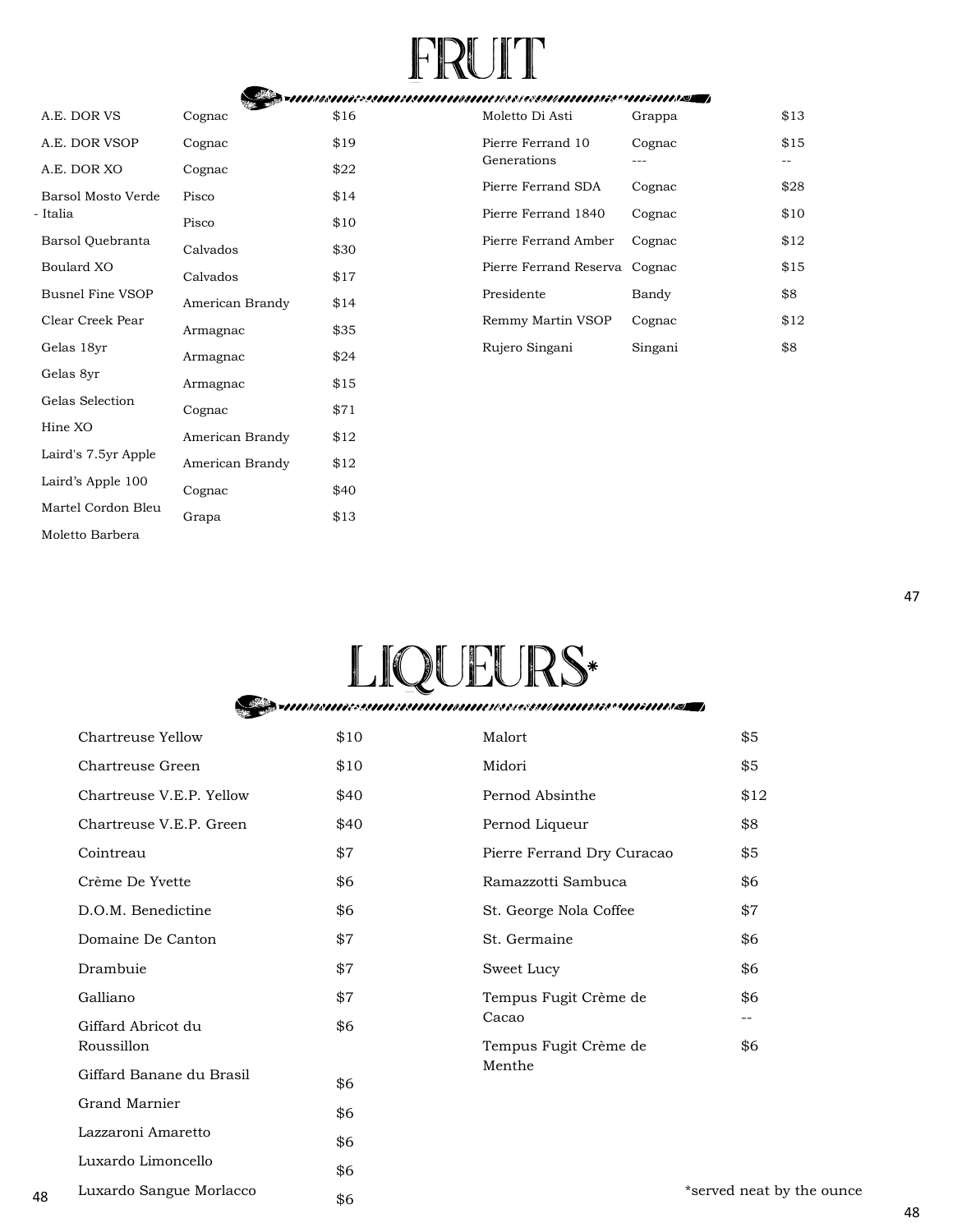# PERITIF & AMARI

| Amaro Di Angostura | \$9 | Fernet Luxardo            | \$6                       |
|--------------------|-----|---------------------------|---------------------------|
| Amaro Lazzaroni    | \$6 | Fernet Vallet             | \$6                       |
| Amaro Luxardo      | \$6 | Heirloom Pineapple Amaro  | \$6                       |
| Amaro Nonino       | \$8 | Italicus                  | \$6                       |
| Amaro Montenegro   | \$6 | J Rieger Café Amaro       | \$6                       |
| Amaro Vallet       | \$6 | Nardini B'Amarro          | \$6                       |
| Aperol             | \$7 | Select Apertivo           | \$6                       |
| Averna             | \$6 | Sfumato Rabarbaro         | \$6                       |
| Branca Menta       | \$6 | St George Bruto Americano | \$7                       |
| <b>Braulio</b>     | \$6 | Suze                      | \$6                       |
| Campari            | \$6 | Zwack                     | \$6                       |
| China-China        | \$7 | Strega                    | \$6                       |
| Cynar              | \$6 |                           |                           |
| Cynar 70           | \$6 |                           |                           |
| Fernet Branca      | \$6 |                           |                           |
| Fernet R. Jelnek   | \$6 |                           |                           |
| Fernet Lazzaroni   | \$6 |                           | *served neat by the ounce |

# SPECIAL SELECTION

We are constantly on the hunt for new and exciting spirits & taste dozens of new products each week. Many items are available on a seasonal, very limited or highly allocated basis. As such our inventory changes far more frequently than we are able to update our menus. Please scan the QR Code below to access our digital menu & view special selections list.